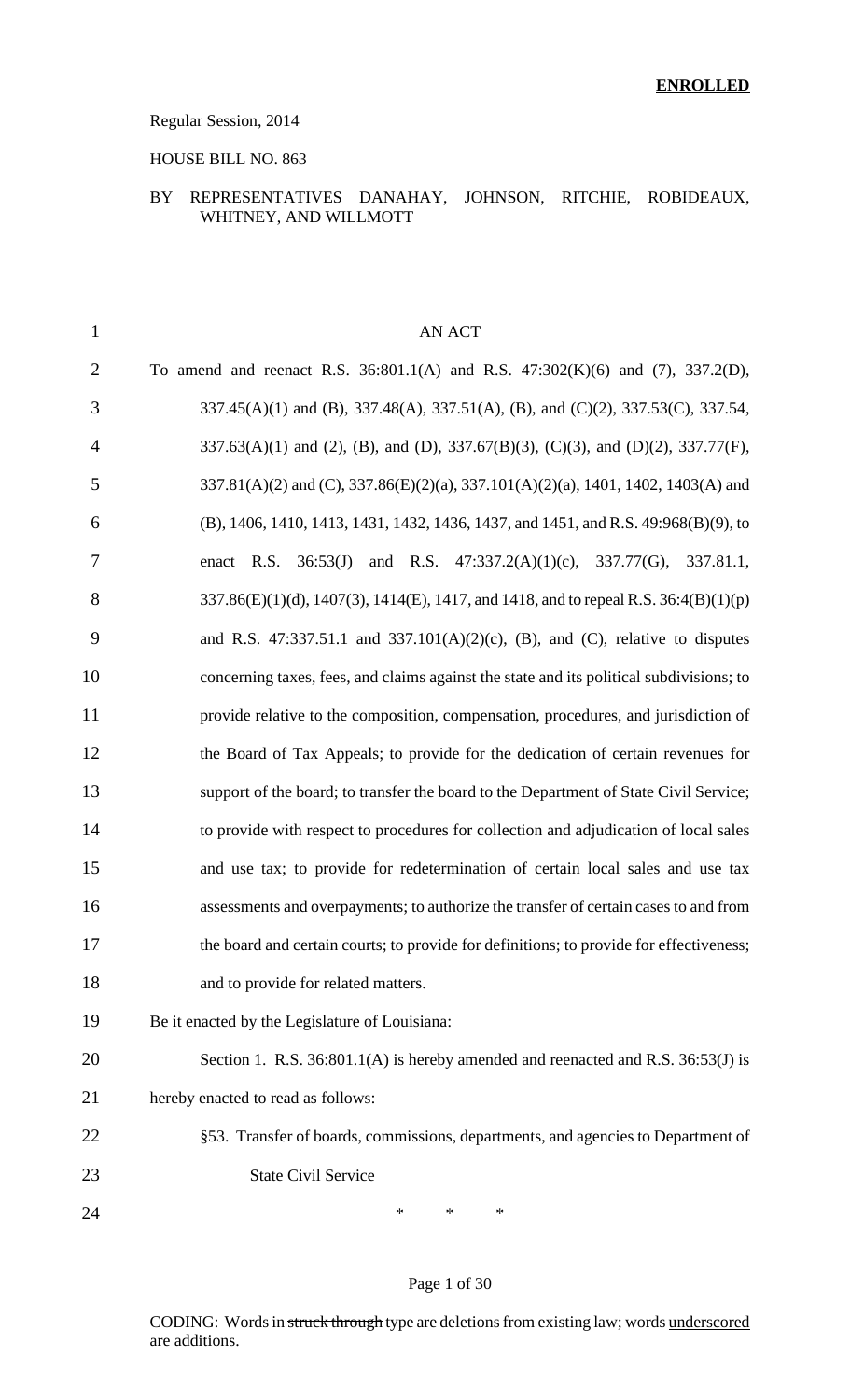| $\mathbf{1}$   | J. The Board of Tax Appeals is placed within the Department of State Civil                |  |  |  |
|----------------|-------------------------------------------------------------------------------------------|--|--|--|
| $\overline{2}$ | Service as an independent agency and shall exercise its powers, duties, functions,        |  |  |  |
| 3              | and responsibilities in the manner provided for agencies transferred in accordance        |  |  |  |
| $\overline{4}$ | with the provisions of R.S. 36:801.1. The State Civil Service Commission, the             |  |  |  |
| 5              | Department of State Civil Service, and its director shall in no way interfere with,       |  |  |  |
| 6              | review, or change the decisions or operations of the agency so placed. There shall        |  |  |  |
| $\overline{7}$ | be a Local Tax Division of the Board of Tax Appeals.                                      |  |  |  |
| 8              | *<br>∗<br>∗                                                                               |  |  |  |
| 9              | §801.1. Transfer; retention of all functions                                              |  |  |  |
| 10             | A. The agencies transferred by the provisions of R.S. $36:4(B)(1)(dd)$ , $(B)$            |  |  |  |
| 11             | and (18) and (D), 4.1(C) and (G), 53(H) and (J), 209(R), 259(J), 409(N), 509(O),          |  |  |  |
| 12             | $651(D)$ , and $725(A)$ shall continue to be comprised and selected as provided by law.   |  |  |  |
| 13             | *<br>∗<br>∗                                                                               |  |  |  |
| 14             | Section 2. R.S. 47:302(K)(6) and (7), 337.2(D), 337.45(A)(1) and (B), 337.48(A),          |  |  |  |
| 15             | 337.51(A), (B), and (C)(2), 337.53(C), 337.54, 337.63(A)(1) and (2), (B), and (D),        |  |  |  |
| 16             | 337.67(B)(3), (C)(3), and (D)(2), 337.77(F), 337.81(A)(2) and (C), 337.86(E)(2)(a),       |  |  |  |
| 17             | 337.101(A)(2)(a), 1401, 1402, 1403(A) and (B), 1406, 1410, 1413, 1431, 1432, 1436, 1437,  |  |  |  |
| 18             | and 1451 are hereby amended and reenacted and R.S. $47:337.2(A)(1)(c)$ , $337.77(G)$ ,    |  |  |  |
| 19             | 337.81.1, 337.86(E)(1)(d), 1407(3), 1414(E), 1417, and 1418 are hereby enacted to read as |  |  |  |
| 20             | follows:                                                                                  |  |  |  |
| 21             | §302. Imposition of tax                                                                   |  |  |  |
| 22             | $\ast$<br>$\ast$<br>∗                                                                     |  |  |  |
| 23             | K. An additional tax shall be levied as follows:                                          |  |  |  |
| 24             | $\ast$<br>$\ast$<br>*                                                                     |  |  |  |
| 25             | The taxes levied under this Subsection shall be collected by the<br>(6)                   |  |  |  |
| 26             | Department of Revenue, advised by a sales and use tax commission consisting of            |  |  |  |
| 27             | seven nine members appointed as follows: two members appointed by the Louisiana           |  |  |  |
| 28             | Municipal Association; two members appointed by the Louisiana School Boards               |  |  |  |
| 29             | Association; two members appointed by the Police Jury Association of Louisiana;           |  |  |  |
| 30             | two members appointed by the Louisiana Sheriffs' Association; and one member              |  |  |  |

# Page 2 of 30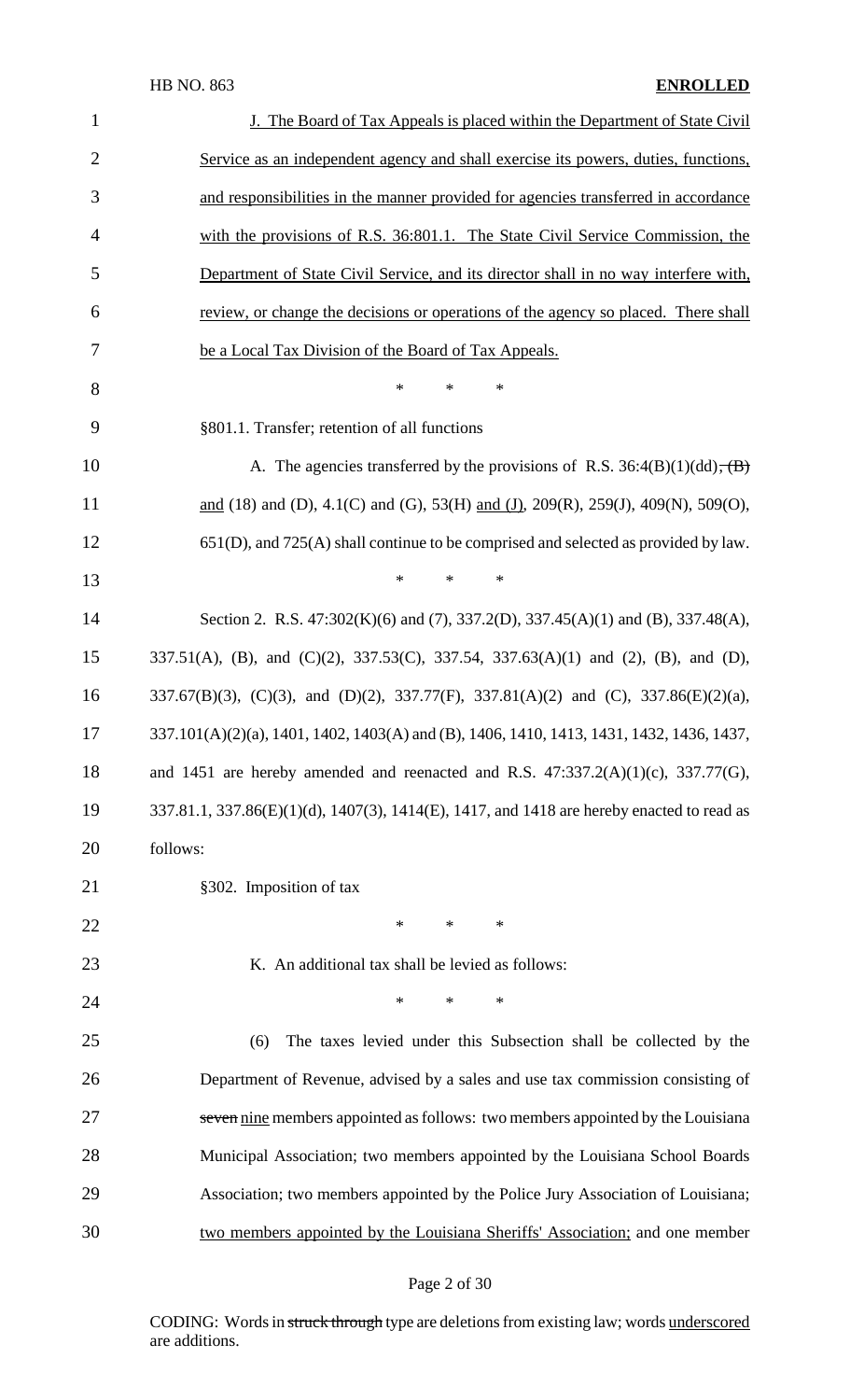appointed by the Louisiana Association of Tax Administrators. The secretary shall assess a collection fee, not to exceed one percent of the proceeds of the tax, as reimbursement for the actual cost of collection of the tax. The department shall keep the commission informed on a regular basis of the collection and distribution of the taxes collected, and the commission shall receive a copy of the executive budget submission of the Local Tax Division of the Board of Tax Appeals.

 $7 \frac{(7)(a)}{2}$  Pursuant to an appropriation by the legislature, the secretary shall annually provide for an interagency transfer in the amount of one hundred and thirty- two thousand dollars to the Department of State Civil Service, Board of Tax Appeals, to be expended exclusively for the purposes of its Local Tax Division, and 11 thereafter distribute the proceeds of the tax to the central local sales and use tax collector or, if none, the parish governing authority according to population. The central local sales and use tax collector or the parish governing authority shall at no charge distribute the tax proceeds received from the secretary to each political subdivision within the parish which levies a sales and use tax or receives a portion 16 of the proceeds of a parishwide sales and use tax levy, in accordance with each such political subdivision's pro rata share of local sales and use tax receipts collected on all other transactions subject to local sales and use taxes during the most recent state fiscal year for which data is available within thirty days of receipt of the proceeds.

 (b) The amount specified in Subparagraph (a) of this Paragraph as 21 transferred to the Department of State Civil Service, Board of Tax Appeals, shall be 22 increased by five thousand dollars on July 1, 2015, and on the first day of each of the foursubsequent fiscal years when the amount distributed pursuant to this Subsection 24 in the fiscal year immediately preceding that date actually exceeds the amount distributed in fiscal year 2013-2014. The amounts specified in Subparagraphs (a) and (b) of this Paragraph shall be transferred by the secretary within the first thirty days of each fiscal year and the Department of State Civil Service, Board of Tax Appeals, may retain all funds which are transferred as directed in Subparagraphs (a) 29 and (b) of this Paragraph.

\* \* \*

#### Page 3 of 30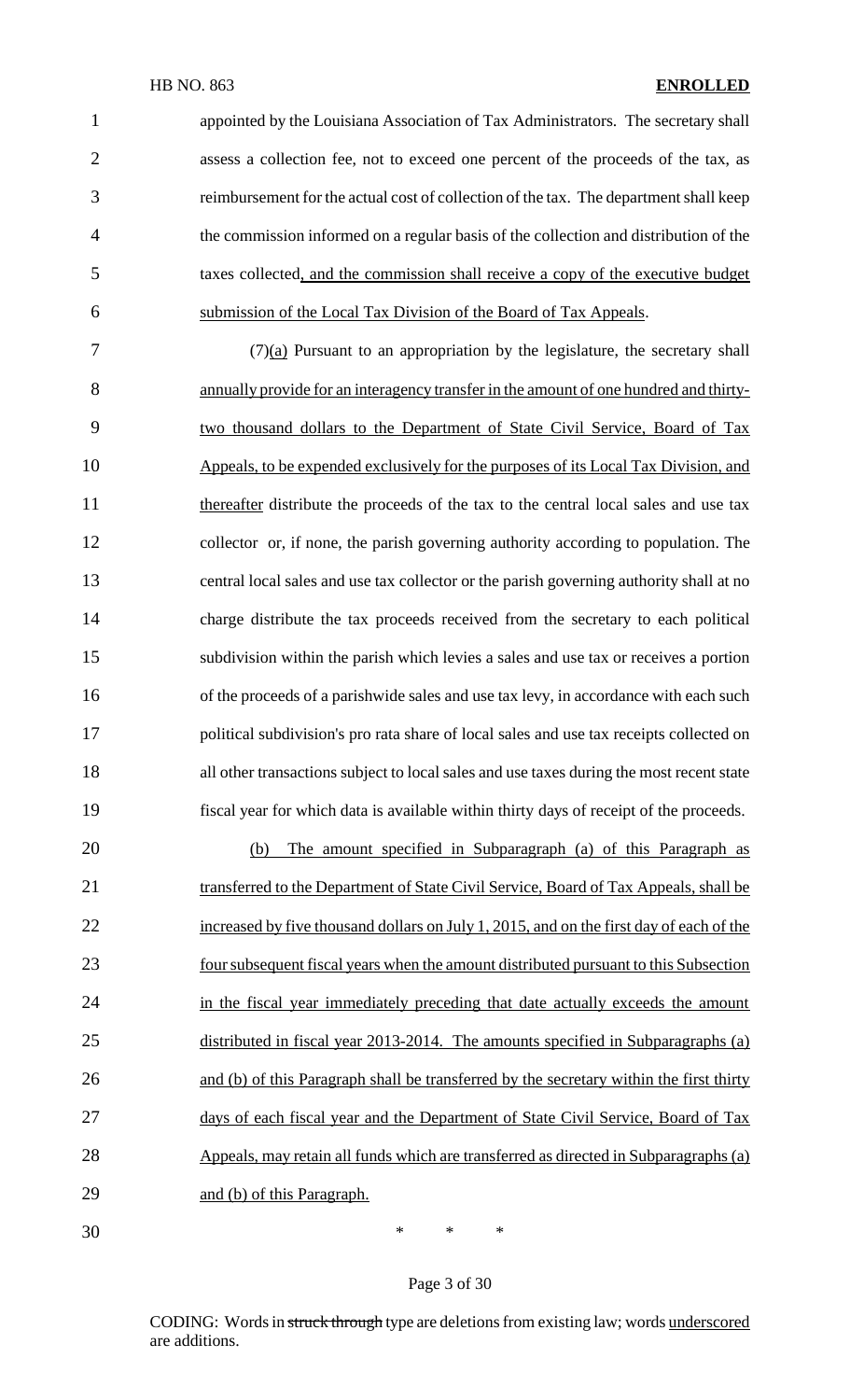| $\mathbf{1}$   | §337.2. Intent; application and interpretation of Chapter                                |  |  |
|----------------|------------------------------------------------------------------------------------------|--|--|
| $\overline{2}$ | A.(1) The intention of the legislature in enacting the provisions of this                |  |  |
| 3              | Chapter is as follows:                                                                   |  |  |
| $\overline{4}$ | $\ast$<br>$\ast$<br>$\ast$                                                               |  |  |
| 5              | (c) To provide, in addition to existing judicial remedies, for an impartial,             |  |  |
| 6              | economical, and expeditious forum where a taxpayer may choose to resolve disputes        |  |  |
| 7              | arising under sales and use taxes imposed by local taxing authorities before the         |  |  |
| 8              | Board of Tax Appeals, an independent quasi judicial agency within the Department         |  |  |
| 9              | of State Civil Service; and to provide a uniform remedy for taxpayers appealing          |  |  |
| 10             | assessments or denials or inaction on a refund claim, all for the purpose of promoting   |  |  |
| 11             | uniformity and consistency in the interpretation and application of law governing        |  |  |
| 12             | such taxes.                                                                              |  |  |
| 13             | $\ast$<br>$\ast$<br>$\ast$                                                               |  |  |
| 14             | However, in the interest of making the assessment, collection,<br>D.                     |  |  |
| 15             | administration, and enforcement of state and local sales tax uniform, it is the          |  |  |
| 16             | intention of the legislature that both the provisions of this Chapter and the provisions |  |  |
| 17             | of local ordinances which are similar to provisions in Chapters 2, 2-A, 2-B, and 18      |  |  |
| 18             | of this Subtitle shall be interpreted by the Board of Tax Appeals and the courts of      |  |  |
| 19             | this state to have the same meaning and application as the provisions in those           |  |  |
| 20             | Chapters.                                                                                |  |  |
| 21             | $\ast$<br>$\ast$<br>$\ast$                                                               |  |  |
| 22             | §337.45. Alternative remedies for the collection of taxes                                |  |  |
| 23             | A. In addition to following any of the special remedies provided in this                 |  |  |
| 24             | Chapter, the collector may, in his discretion, proceed to enforce the collection of any  |  |  |
| 25             | taxes due under the local ordinance by means of any of the following alternative         |  |  |
| 26             | remedies or procedures:                                                                  |  |  |
| 27             | (1) Assessment and distraint, as provided in R.S. 47:337.48 through 337.60;              |  |  |
| 28             | provided that a taxpayer may utilize the mandatory arbitration procedure provided        |  |  |
| 29             | for in R.S. 47:337.51.1.                                                                 |  |  |
| 30             | *<br>*<br>∗                                                                              |  |  |

# Page 4 of 30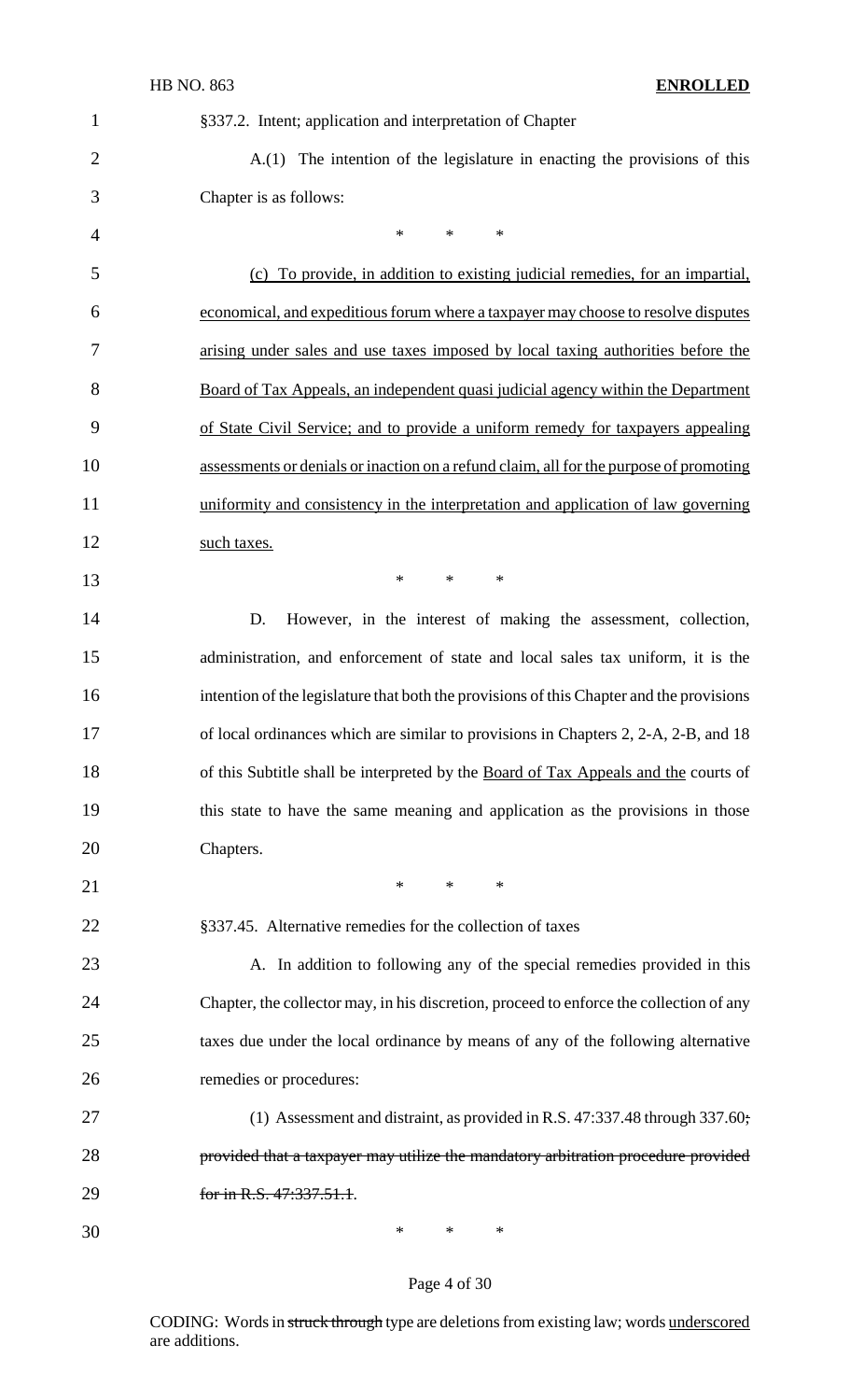| $\mathbf{1}$   | B. The collector may choose which of these procedures he will pursue in                 |
|----------------|-----------------------------------------------------------------------------------------|
| $\overline{2}$ | each case, and the counter-remedies and delays to which the taxpayer will be entitled   |
| 3              | will be only those which are not inconsistent with the proceeding initiated by the      |
| $\overline{4}$ | collector, provided that in every case the taxpayer shall be entitled to proceed under  |
| 5              | R.S. 47:337.63, except (a) after he has filed a petition with the Board of Tax Appeals  |
| 6              | for a redetermination of the assessment, (b) when an assessment for the tax in          |
| 7              | question has become final, or $(b)$ (c) when a suit involving the same tax obligation   |
| 8              | is pending against him; and provided further, that the fact that the collector has      |
| 9              | initiated proceedings under the assessment and distraint procedure will not preclude    |
| 10             | him from thereafter proceeding by summary or ordinary court proceedings for the         |
| 11             | enforcement of the same tax obligation.                                                 |
| 12             | $\ast$<br>$\ast$<br>$\ast$                                                              |
| 13             | §337.48. Determination and notice of tax due                                            |
| 14             | A.(1) If a taxpayer fails to make and file any return or report required by the         |
| 15             | provisions of the local ordinance and this Chapter, the collector shall determine the   |
| 16             | tax, penalty, and interest due by estimate or otherwise. Having determined the          |
| 17             | amount of tax, penalty, and interest due, the collector shall send by mail a notice to  |
| 18             | the taxpayer at the address given in the last report filed by him pursuant to the       |
| 19             | provisions of this Chapter, or to any address that may be obtainable from any private   |
| 20             | entity which will provide such address free of charge or from any federal, state, or    |
| 21             | local government entity, including but not limited to the U.S. Postal Service or from   |
| 22             | U.S. Postal Service certified software, setting out his determination and informing     |
| 23             | the person of his purpose to assess the amount so determined against him after          |
| 24             | fifteen calendar days from the date of the notice.                                      |
| 25             | Notwithstanding any other provision of law to the contrary, a notice<br>(2)             |
| 26             | issued pursuant to Paragraph (1) of this Subsection to a taxpayer or dealer who fails   |
| 27             | to make and file any required report or return shall not be appealable to the Board of  |
| 28             | <u>Tax Appeals for redetermination of the notice of tax due issued pursuant to this</u> |
| 29             | Section when the notice is solely for the periods and is in the amount stated on the    |
| 30             | notice transmitted to such taxpayer or dealer pursuant to Paragraph (1) of this         |

# Page 5 of 30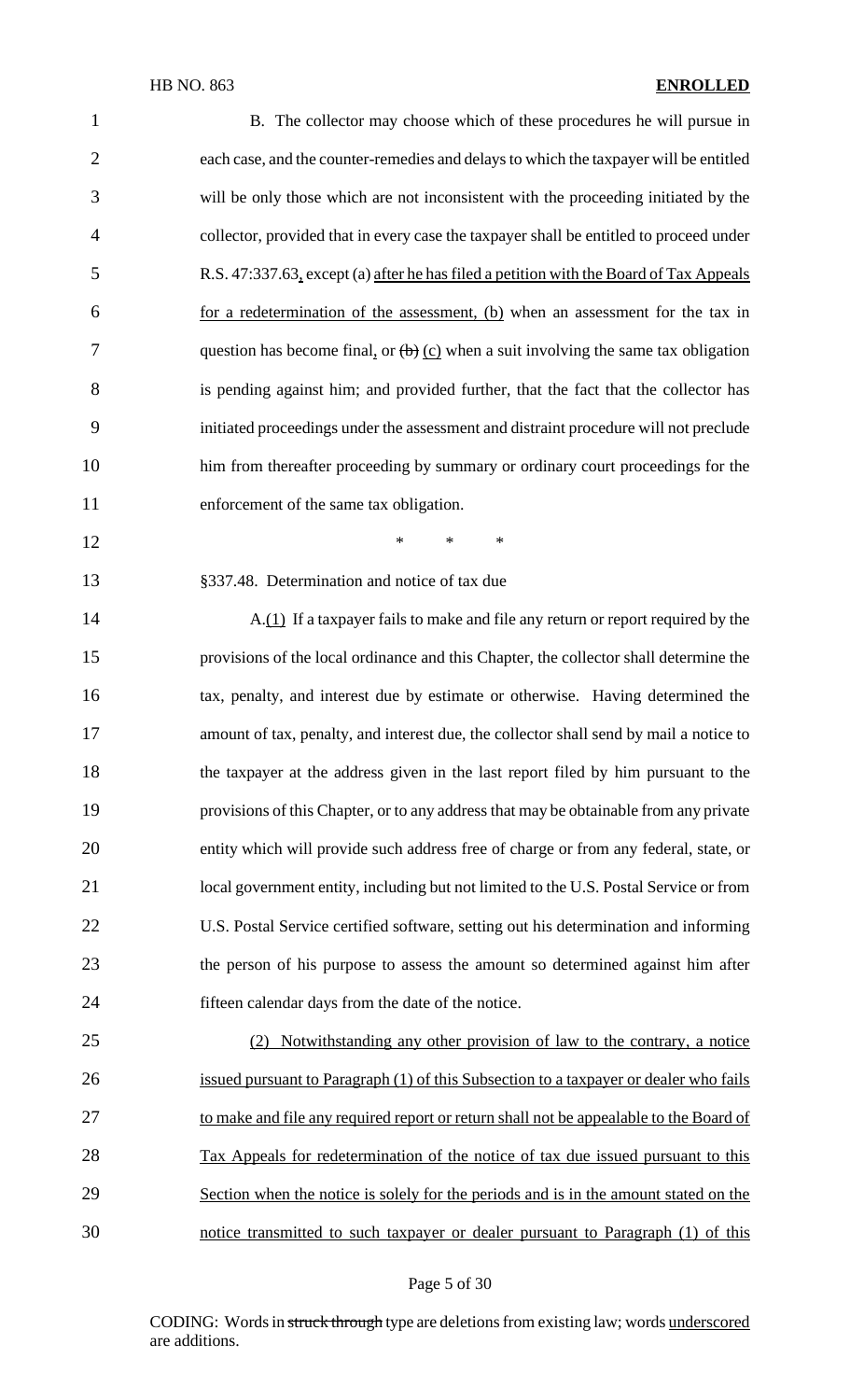| 1              | Subsection. Nothing in this Paragraph shall prohibit any taxpayer or dealer from      |
|----------------|---------------------------------------------------------------------------------------|
| $\overline{2}$ | proceeding to file suit pursuant to R.S. 47:337.63 or 337.64, or any other applicable |
| 3              | <u>law.</u>                                                                           |
| 4              | $\star$<br>$\ast$<br>$\ast$                                                           |
| 5              | §337.51. Notice of assessment and right to appeal or arbitration                      |
| 6              | A.(1) Having assessed the amount determined to be due, the collector shall            |
| 7              | send a notice by certified mail to the taxpayer against whom the assessment is        |
| 8              | imposed at the address given in the last report filed by said the taxpayer, or to any |
| 9              | address obtainable from any private entity which will provide such address free of    |
| 10             | charge or from any federal, state, or local government entity, including but not      |
| 11             | limited to the United States Postal Service or from the United States Postal Service  |
| 12             | certified software. This notice shall inform the taxpayer of the assessment and that  |
| 13             | he has thirty calendar days from the date of the notice to do any of the following:   |
| 14             | (a) Pay the amount of the assessment.                                                 |
| 15             | Appeal to the Board of Tax Appeals for redetermination of the<br>(b)                  |
| 16             | assessment.                                                                           |
| 17             | (c) Pay under protest in accordance with R.S. 47:337.63, and then either file         |
| 18             | suit or file a petition with the Board of Tax Appeals all as provided for in that     |
| 19             | Section.                                                                              |
| 20             | (2) If no report has been timely filed, the collector shall send a notice by          |
| 21             | certified mail to the taxpayer against whom the assessment is imposed at any address  |
| 22             | obtainable from any private entity which will provide such address free of charge or  |
| 23             | from any federal, state, or local government entity, including but not limited to the |
| 24             | United States Postal Service or from the United States Postal Service certified       |
| 25             | software. This notice shall inform the taxpayer of the assessment and that he has     |
| 26             | thirty calendar days from the date of the notice to $(a)$ pay the amount of the       |
| 27             | assessment; (b) request mandatory arbitration pursuant to R.S. $47:337.51.1$ or; (c)  |
| 28             | pay do either of the following:                                                       |
| 29             | (a) Pay the amount of the assessment.                                                 |

Page 6 of 30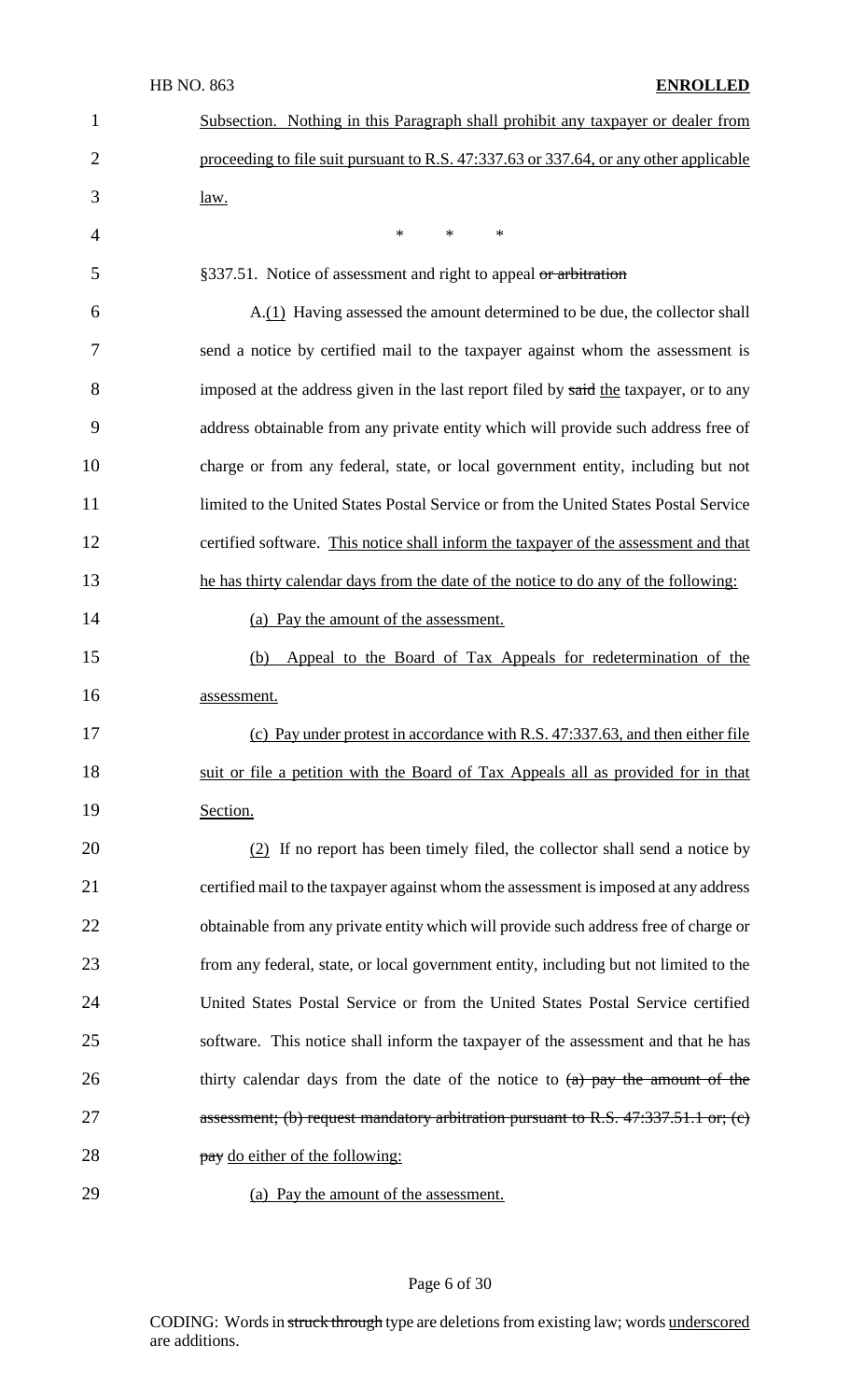| $\mathbf{1}$   | (b) Pay under protest in accordance with R.S. 47:337.63 and then either file                     |
|----------------|--------------------------------------------------------------------------------------------------|
| $\overline{2}$ | suit or file a petition with the Board of Tax Appeals, all as provided for in that               |
| 3              | Section or request mandatory arbitration pursuant to R.S. 47:337.51.1.                           |
| $\overline{4}$ | (3) If the taxpayer has not paid under protest in accordance with the                            |
| 5              | provisions of R.S. 47:337.63, or pursued an alternative remedy in accordance with                |
| 6              | R.S. 47:337.64, or filed an appeal with the Board of Tax Appeals within the thirty-              |
| 7              | day period provided for in Paragraph (1) of this Subsection, the assessment shall be             |
| 8              | final and shall be collectible by distraint and sale as provided in this Part. If an             |
| 9              | appeal for a redetermination of the assessment has been timely and properly filed,               |
| 10             | the assessment shall not be collectible by distraint and sale until such time as the             |
| 11             | assessment has been redetermined or affirmed by the Board of Tax Appeals or the                  |
| 12             | court which last reviews the matter.                                                             |
| 13             | B. If any dealer shall be aggrieved by disputes any findings or assessment                       |
| 14             | of the collector, he may, within thirty days of the receipt of notice of the assessment          |
| 15             | or finding, do any of the following:                                                             |
| 16             | $(1)(a)$ File an appeal from the decision of the collector directed to any state,                |
| 17             | city, or federal court of competent jurisdiction the Board of Tax Appeals.                       |
| 18             | (b) Pay under protest in accordance with R.S. 47:337.63, and either file suit                    |
| 19             | as provided for in that Section, or make a written request for mandatory arbitration             |
| 20             | pursuant to R.S. 47:337.51.1 file a petition with the Board of Tax Appeals as                    |
| 21             | provided in that Section.                                                                        |
| 22             | $(c)$ Mail a written request for mandatory arbitration pursuant to R.S.                          |
| 23             | 47:337.51.1 without payment under protest.                                                       |
| 24             | (2) This Section shall afford a legal remedy and right of action in the Board                    |
| 25             | of Tax Appeals, or in any state, city, or federal court having jurisdiction of the parties       |
| 26             | and subject matter for a full and complete adjudication of any and all questions                 |
| 27             | arising in the enforcement of the local ordinance and this Chapter as to the legality            |
| 28             | of any tax accrued or accruing or the method of enforcement thereof. If an appeal                |
| 29             | for a redetermination of the assessment has been timely and properly filed with the              |
| 30             | <u>Board of Tax Appeals pursuant to Subparagraph <math>(1)(a)</math> of this Subsection, the</u> |

# Page 7 of 30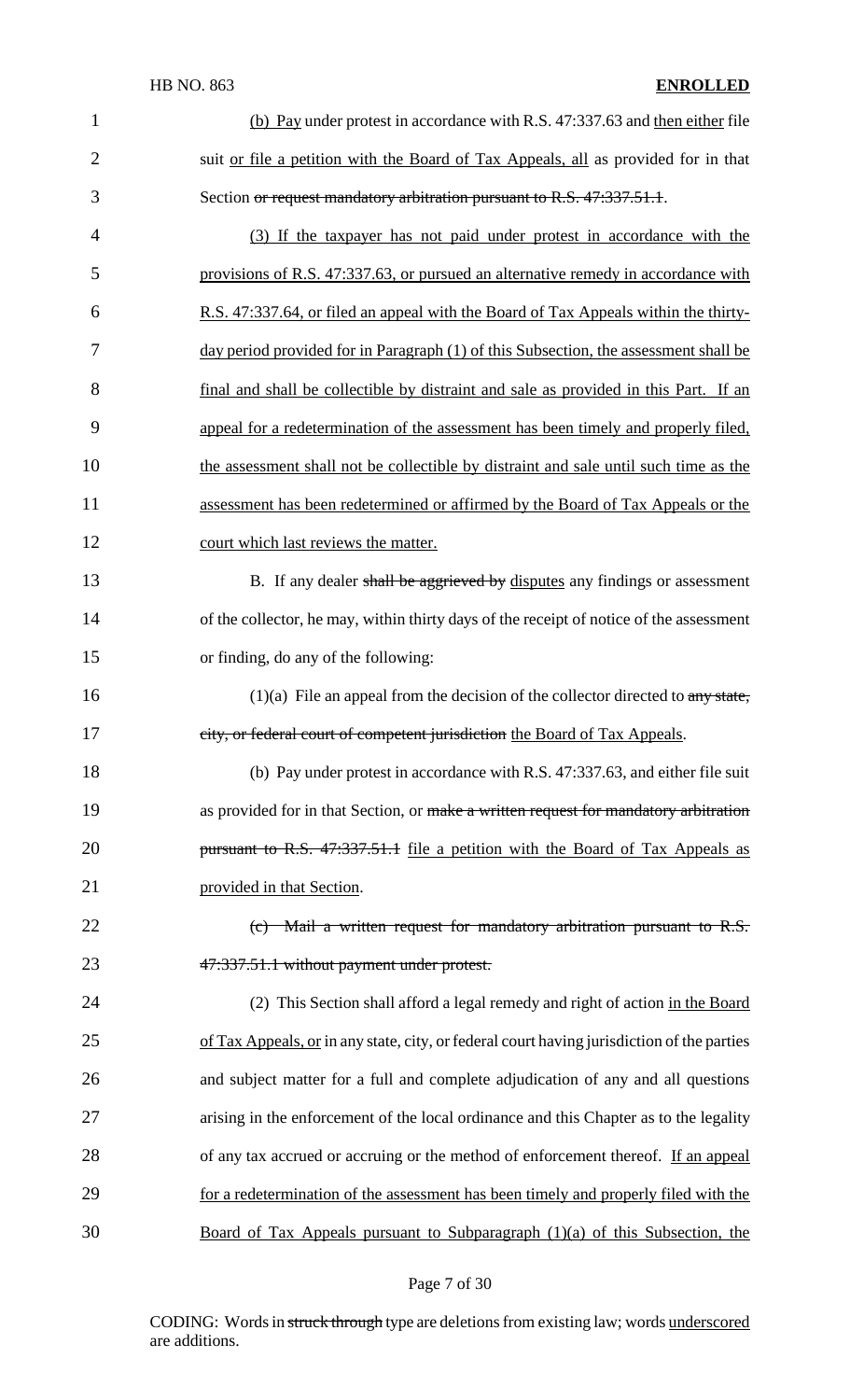| $\mathbf 1$    | assessment shall not be collectible by distraint and sale until the assessment has been  |
|----------------|------------------------------------------------------------------------------------------|
| $\overline{2}$ | redetermined or affirmed by the Board of Tax Appeals or the court which last             |
| 3              | reviews the matter.                                                                      |
| $\overline{4}$ | (3) A notice of tax due issued pursuant to the provisions of R.S. 47:337.48              |
| 5              | shall not constitute a finding for purposes of this Subsection.                          |
| 6              | C.                                                                                       |
| 7              | *<br>$*$<br>$\ast$                                                                       |
| 8              | (2) The determination of an error of fact or of law under this Subsection shall          |
| 9              | be solely that of the collector, and no action against the collector with respect to the |
| 10             | determination shall be brought in any court, including the Board of Tax Appeals, and     |
| 11             | no court shall have jurisdiction of any such action, it being the intent of this         |
| 12             | Subsection only to permit the collector to correct manifest errors of fact or in the     |
| 13             | application of the law made by the collector in making the assessment; however, all      |
| 14             | reductions of assessments based on such errors, except estimated assessments made        |
| 15             | due to the failure of the taxpayer to file a proper tax return, must be approved and     |
| 16             | signed by the collector. Estimated assessments made due to the failure of the            |
| 17             | taxpayer to file a proper tax return may be corrected by the acceptance of the proper    |
| 18             | tax return and must be approved by the collector or his designee.                        |
| 19             | $*$ *<br>$\ast$                                                                          |
| 20             | §337.53. Assessment and notice when tax is in jeopardy                                   |
| 21             | $\ast$<br>$\ast$<br>$\ast$                                                               |
| 22             | C. The taxpayer against whom the assessment lies can stay distraint of his               |
| 23             | property, or sale of his property already distrained, as the case may be, only by the    |
| 24             | immediate payment of the assessment or by posting with the collector a surety bond       |
| 25             | for twice the amount of such assessment, or of a lower amount acceptable to the          |
| 26             | collector, with such sureties as the collector deems necessary. The taxpayer shall       |
| 27             | have sixty calendar days from the date of payment, or the date of posting bond, to       |
| 28             | appeal to a court of competent jurisdiction the Board of Tax Appeals for a               |
| 29             | redetermination of the assessment. During this period, the collector shall hold any      |
| 30             | payment made in an escrow account. If the taxpayer does not appeal, the collector        |

Page 8 of 30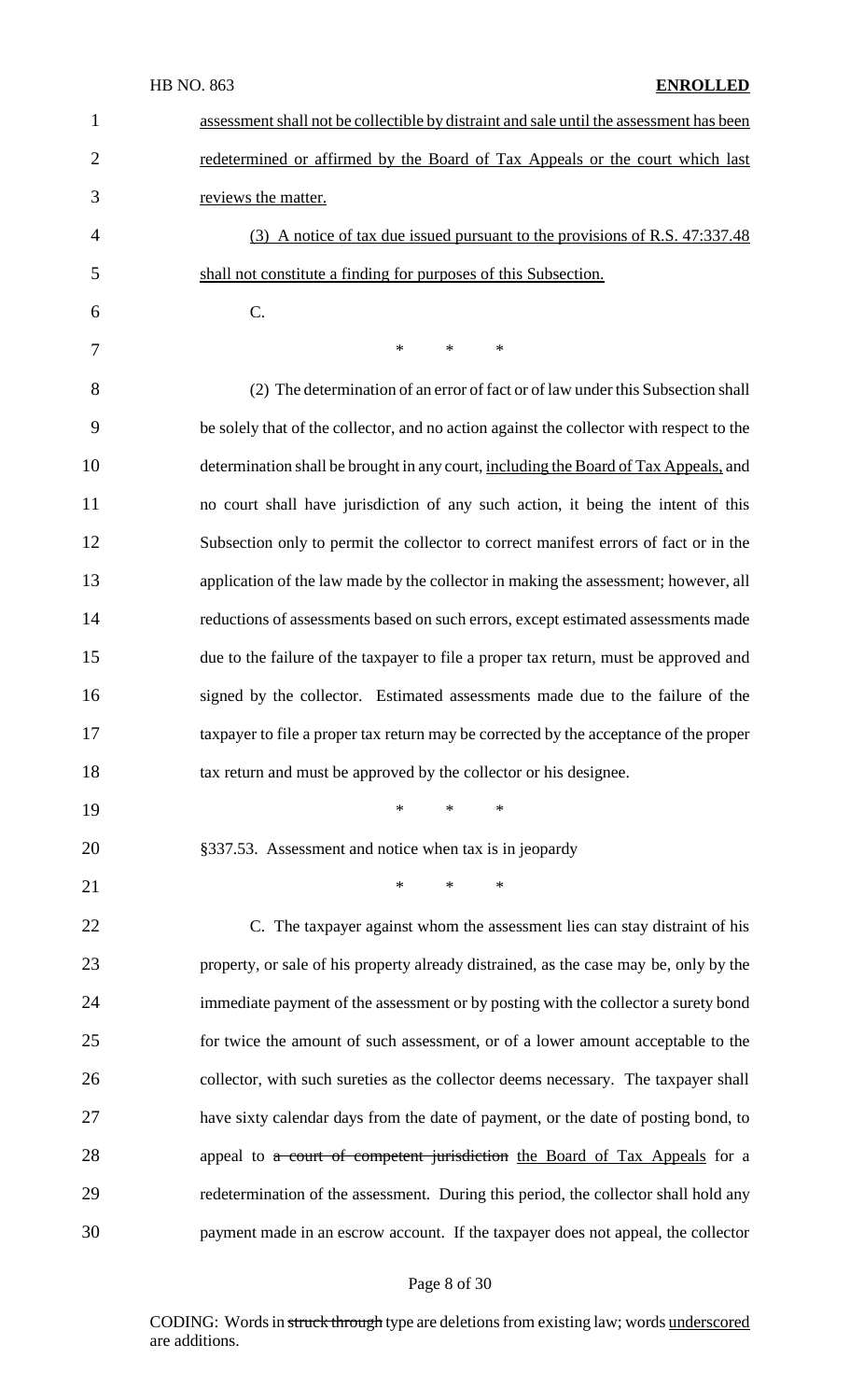shall immediately credit such payment to tax collections or proceed to collect from sureties, if any were given. In the event of an appeal, such payment or demand for payment from sureties given shall be held in abeyance pending the redetermination 4 or affirmation of the assessment by the Board of Tax Appeals or the court which last reviews the matter. Final payment, or collection from sureties, will be for the amount of the affirmed or redetermined assessment.

§337.54. Assessment and claims in bankruptcy and receivership

 Upon the adjudication of bankruptcy of any taxpayer in any bankruptcy proceeding, or the appointment of a receiver for any taxpayer in a receivership proceeding, before any court of this state or of the United States, the collector may immediately make a determination from any available information or by estimate or otherwise, of the amount of tax, penalty and interest the taxpayer is liable to pay and 13 immediately assess said this amount, and by a writing to be retained as a part of his official records indicate that such assessment has been made. Such assessment may be made whenever a tax becomes due under the provisions of this Chapter, regardless of whether it is then payable or not. Claims for such assessments, and additional interest and attorney fees thereon, shall be presented for adjudication in accordance with law to the court before which the bankruptcy or receivership proceeding is pending despite the pendency of delays before assessment provided in R.S. 47:337.48 through 337.51, or the pendency of an appeal to the collector, the 21 Board of Tax Appeals, or the courts for a redetermination. However, no petition for 22 the redetermination of an assessment shall be filed with the collector, the Board of 23 Tax Appeals, or the courts after an adjudication of bankruptcy or the appointment of a receiver, unless the petition is accompanied by a certified copy of an order of the court before which the bankruptcy or receivership proceedings is pending, authorizing the trustee or receiver to prosecute such appeal.

 $\qquad \qquad \ast \qquad \ast \qquad \ast$ 

§337.63. Remittance of tax under protest; suits to recover

29 A.(1)(a) Any taxpayer protesting the payment of any amount found due by the collector or the enforcement of any provision of law in relation thereto shall

#### Page 9 of 30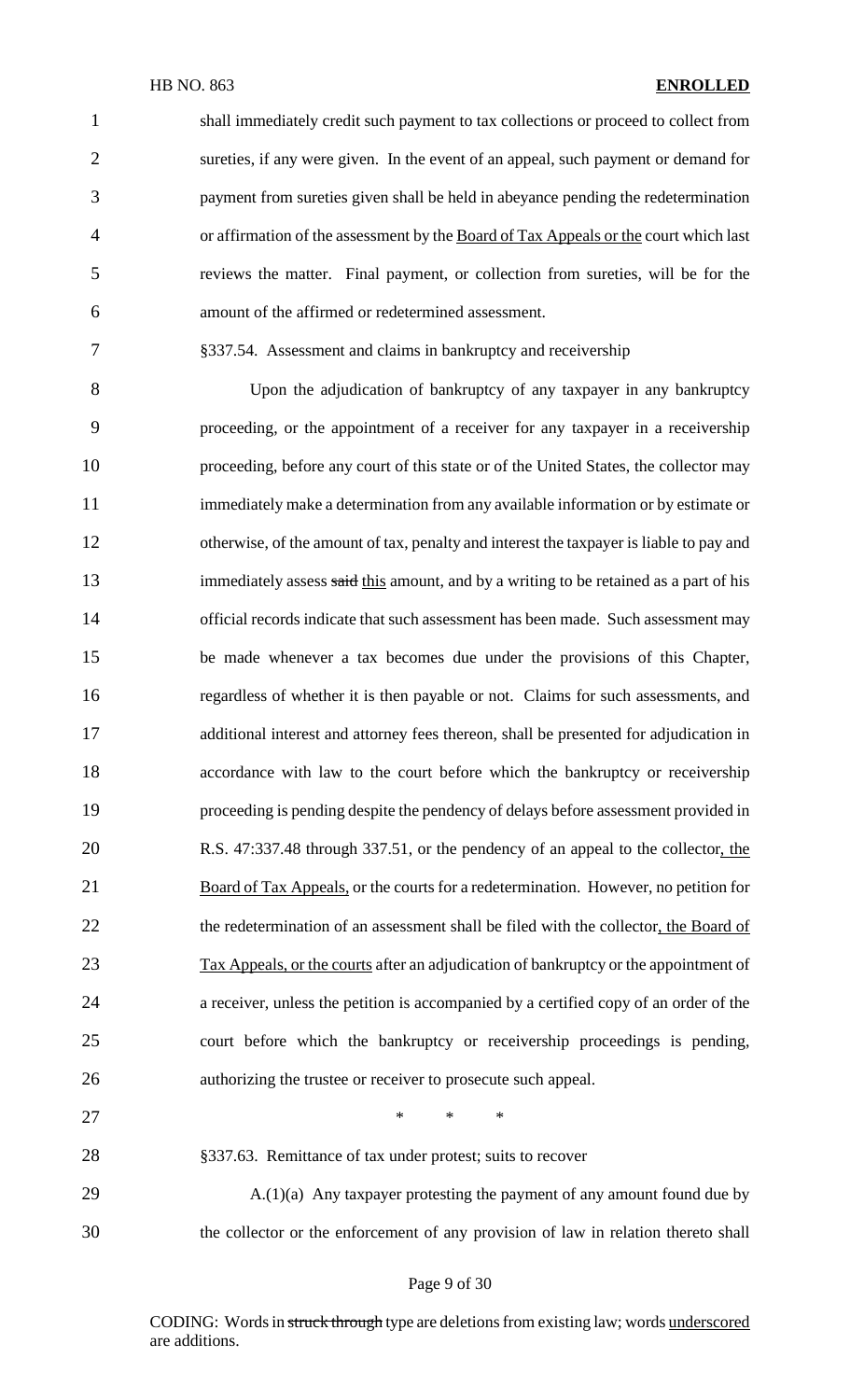1 remit to the collector the amount due and at that time shall give notice of intention 2 to file suit for the recovery of such tax or shall remit to the collector the amount due, 3 and make a written request for mandatory arbitration pursuant to R.S. 47:337.51.1 4 at that time give notice of intention to file a petition with the Board of Tax Appeals, 5 as provided in this Section.

 (b) In the case of sales or use taxes that are required to be collected and remitted by a selling dealer as provided for in R.S. 47:337.17, the purchaser, in order to avail himself of the alternative remedy provided by this Section, shall remit protested sales or use tax to the selling dealer, and shall retain copies of documentation evidencing the amount of the sales or use tax paid to the dealer on the transactions. On or before the twentieth day of the month following the month of the transactions on which the selling dealer charged the tax, the purchaser shall inform the collector by certified mail or other reasonable means of the dates and amounts of the protested taxes that were charged by the selling dealer, and shall give notice 15 of the purchaser's intention to file suit for recovery of the tax or to make a written 16 request for mandatory arbitration pursuant to R.S. 47:337.51.1 file a petition for 17 recovery of the tax with the Board of Tax Appeals, as provided by law.

18 (2) Upon receipt of this notice, the amount remitted to the collector or the 19 amount of protested taxes that have been paid to the selling dealer shall be placed in 20 an escrow account and held by the collector or his duly authorized representative for 21 a period of thirty days. If suit is filed for recovery of the tax or a written request for 22 mandatory arbitration is mailed as provided for in R.S. 47:337.51.1 petition is filed 23 with the Board of Tax Appeals for recovery of the tax, within the thirty-day period, 24 the funds in the escrow account shall be further held pending the outcome of the suit 25 or the arbitration proceeding petition with the Board of Tax Appeals or appeal 26 therefrom.

28 B. This Section shall afford a legal remedy and right of action in the Board 29 of Tax Appeals as provided in this Section, or in any state court having jurisdiction 30 of the parties and subject matter, for a full and complete adjudication of any and all

27  $\qquad \qquad \ast \qquad \ast \qquad \ast$ 

#### Page 10 of 30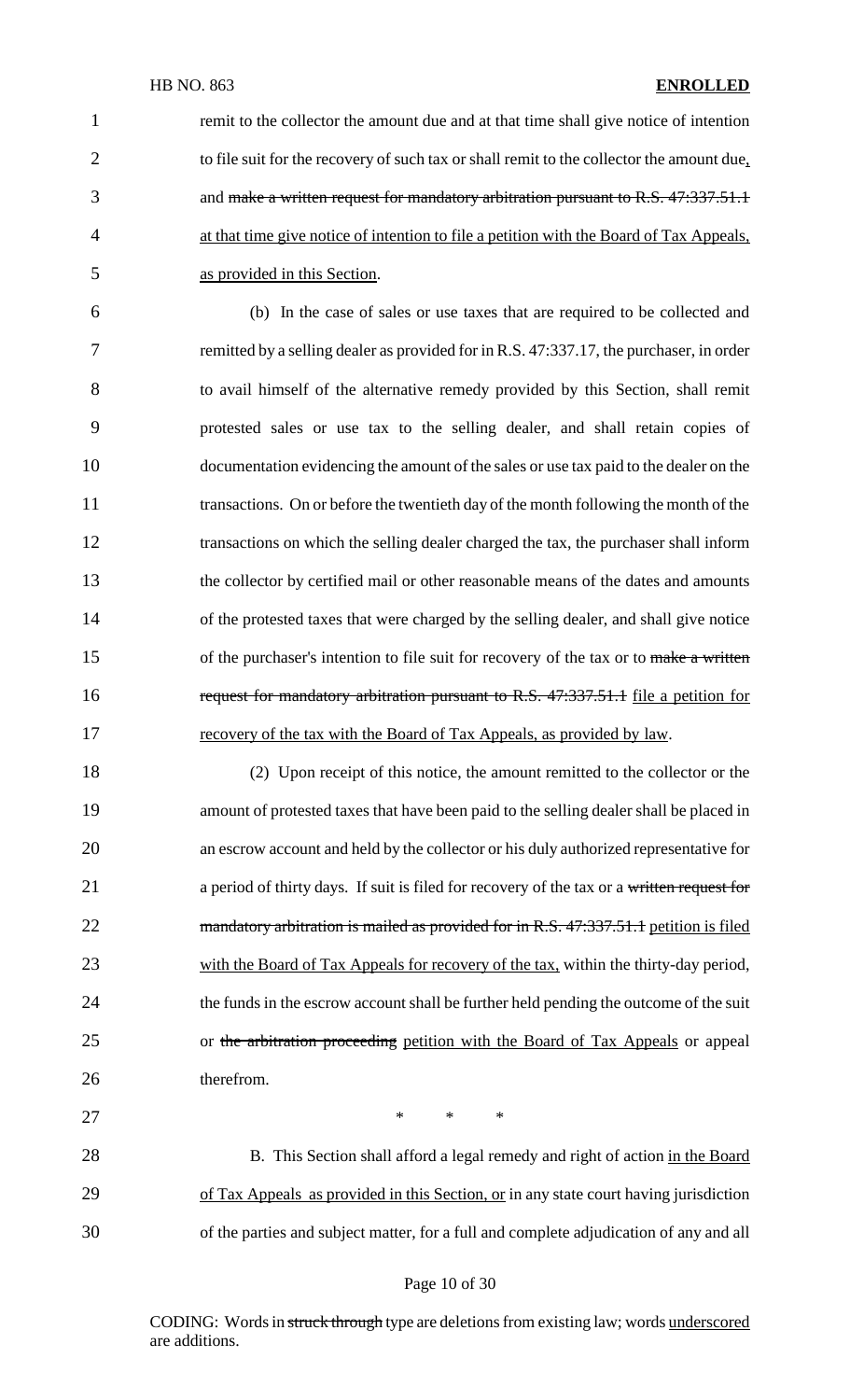| $\mathbf{1}$   | questions arising in the enforcement of the sales and use tax of a taxing authority as  |  |  |
|----------------|-----------------------------------------------------------------------------------------|--|--|
| $\overline{2}$ | to the legality of any tax accrued or accruing or the method of enforcement thereof.    |  |  |
| 3              | In such action, service of process upon the collector shall be sufficient service, and  |  |  |
| $\overline{4}$ | he shall be the sole necessary and proper party defendant in any such suit.             |  |  |
| 5              | $*$ and $*$<br>$\ast$<br>$*$                                                            |  |  |
| 6              | D. Upon request of a taxpayer and upon proper showing by such taxpayer                  |  |  |
| 7              | that the principle of law involved in an additional assessment is already pending       |  |  |
| 8              | before the courts for judicial determination or before an arbitration panel as provided |  |  |
| 9              | for in R.S. 47:337.51 the Board of Tax Appeals, the taxpayer, upon agreement to         |  |  |
| 10             | abide by the decision of the courts, an arbitration panel the Board of Tax Appeals,     |  |  |
| 11             | or by a final judgment of a court upon a timely appeal of a decision of an arbitration  |  |  |
| 12             | panel the Board of Tax Appeals, may remit the additional assessment under protest,      |  |  |
| 13             | but need not file an additional suit or make another mandatory arbitration request      |  |  |
| 14             | petition. In such cases, the tax so paid under protest shall be placed in an escrow     |  |  |
| 15             | account and held by the collector until the question of law involved has been           |  |  |
| 16             | determined by the courts, an arbitration panel the Board of Tax Appeals, or by a final  |  |  |
| 17             | judgment of a court upon a timely appeal of a decision of an arbitration panel the      |  |  |
| 18             | Board of Tax Appeals, and shall then be disposed of as therein provided.                |  |  |
| 19             | $\ast$<br>$\ast$<br>∗                                                                   |  |  |
| 20             | §337.67. Suspension and interruption of prescription                                    |  |  |
| 21             | $\ast$<br>$\ast$<br>∗                                                                   |  |  |
| 22             | B. The prescriptive period running against any such sales and use tax shall             |  |  |
| 23             | be interrupted by any of the following:                                                 |  |  |
| 24             | $\ast$<br>$\ast$<br>∗                                                                   |  |  |
| 25             | (3) The filing of any pleading, either by the collector or the taxpayer, with           |  |  |
| 26             | the Board of Tax Appeals or with any state or federal court.                            |  |  |
| 27             | $\ast$<br>$\ast$<br>$\ast$                                                              |  |  |
| 28             | The running of such prescriptive period may also be suspended as<br>$\mathbf{C}$ .      |  |  |
| 29             | follows:                                                                                |  |  |
| 30             | *<br>*<br>∗                                                                             |  |  |

# Page 11 of 30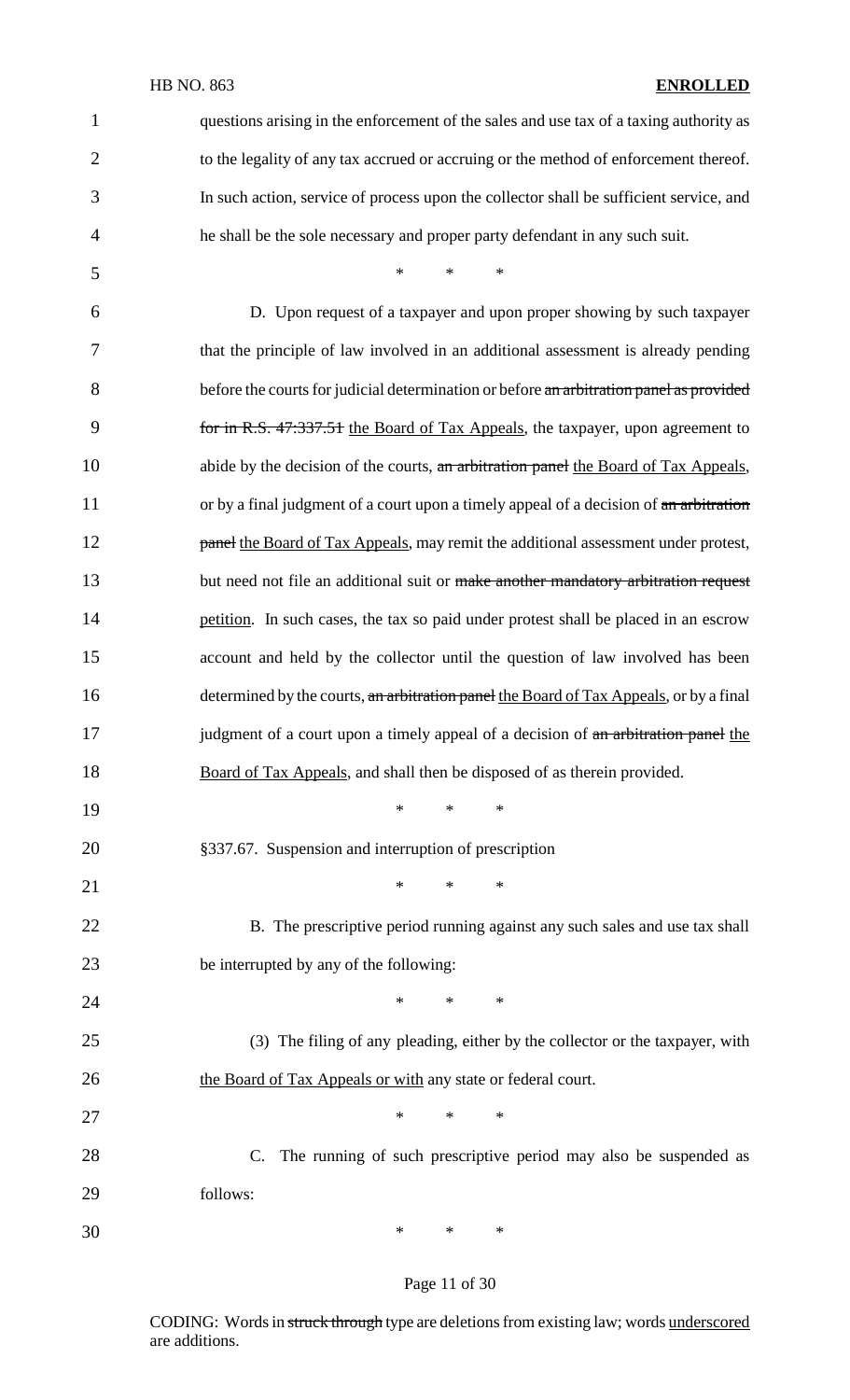| $\mathbf{1}$   | (3) By use of the mandatory arbitration procedure provided for in R.S.                   |
|----------------|------------------------------------------------------------------------------------------|
| $\overline{2}$ | 47:337.51.1. the filing of a claim for refund as to the period for which a refund is     |
| 3              | requested, which shall suspend prescription for the same period for the collector to     |
| 4              | determine whether the taxpayer owes any other liability for the same type of tax         |
| 5              | under the provisions of R.S. 47:337.78.                                                  |
| 6              | D.                                                                                       |
| 7              | $\ast$<br>$\ast$<br>$\ast$                                                               |
| 8              | (2) However, if a taxpayer who does not file a tax return required to be filed           |
| 9              | by this Chapter later becomes responsible for the filing of such return due to a         |
| 10             | decision of the Board of Tax Appeals which has become final, or due to a final court     |
| 11             | decision rendering which renders a transaction or other activity as taxable, and the     |
| 12             | laws, regulations, or jurisprudence of this state previously classified that transaction |
| 13             | or other activity as nontaxable, this provision shall not apply and prescription shall   |
| 14             | run as if the taxpayer had timely filed the return.                                      |
| 15             | $\ast$<br>*<br>∗                                                                         |
| 16             | §337.77. Refunds of overpayments authorized                                              |
| 17             | *<br>$\ast$                                                                              |
| 18             | F. This Section shall not be construed to authorize any refund of tax overpaid           |
| 19             | through a mistake of law arising from the misinterpretation by the collector of the      |
| 20             | provisions of any law or of any rules and regulations. In the event a taxpayer           |
| 21             | believes that the collector has misinterpreted the law or rules and regulations          |
| 22             | contrary therewith, his remedy is by payment under protest and suit to recover or        |
| 23             | petition to the Board of Tax Appeals, as provided by law.                                |
| 24             | G. A claim for a refund or credit in a properly addressed envelope with                  |
| 25             | sufficient postage delivered by the United States Postal Service is deemed filed by      |
| 26             | the taxpayer and received by the collector on the date postmarked by the United          |
| 27             | States Postal Service. Additionally, a claim for refund or credit is deemed filed by     |
| 28             | the taxpayer and received by the collector through any means provided for by any         |
| 29             | regulation promulgated pursuant to R.S. 47:337.97 through 337.100.                       |
| 30             | ∗<br>∗<br>∗                                                                              |

# Page 12 of 30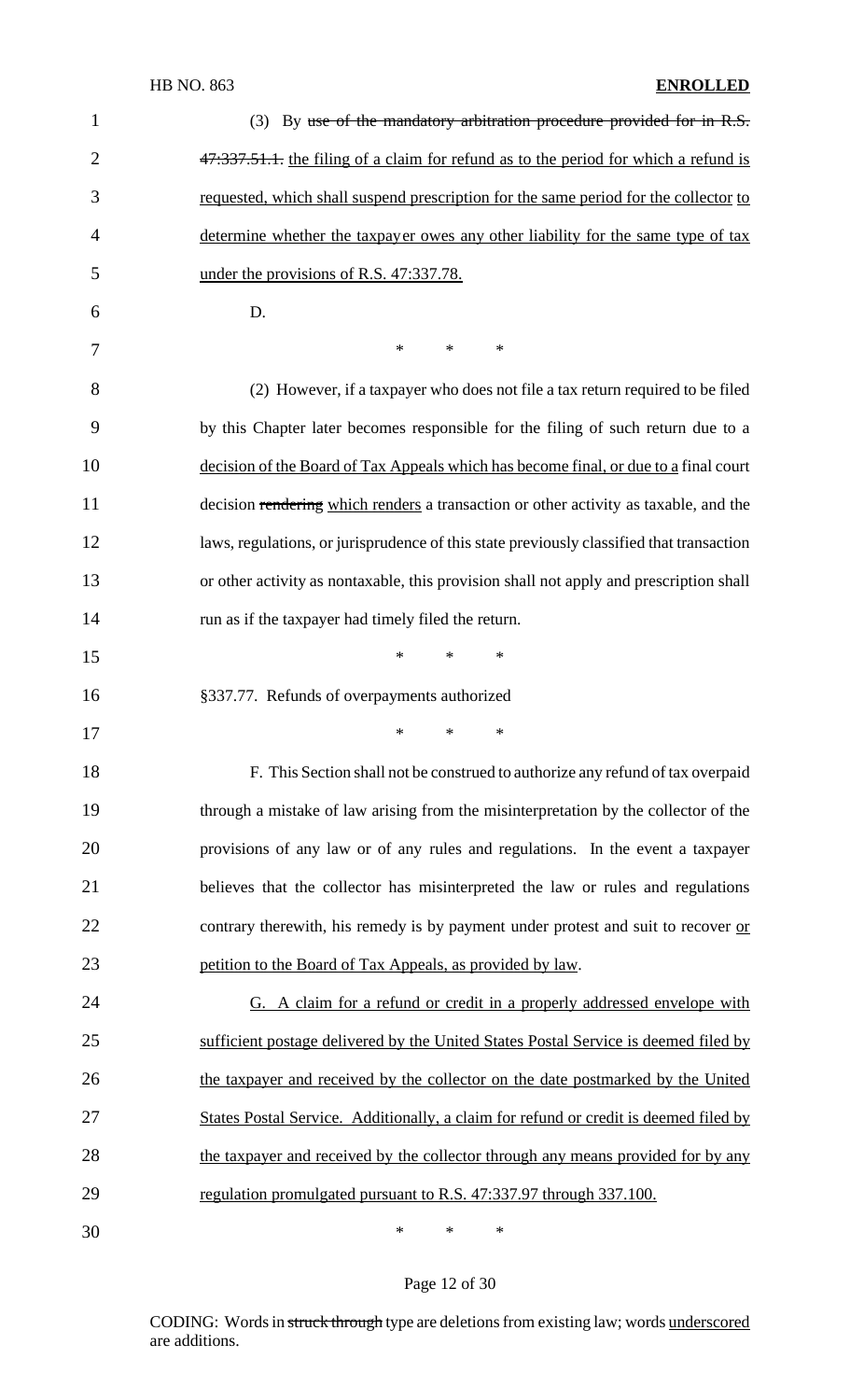1 §337.81. Appeals from the collector's disallowance of refund claim

2  $A$ .

3  $*$  \* \* \*

4 (2) The taxpayer may appeal a denial of a claim for refund to a court of 5 competent jurisdiction or mail a written request for mandatory arbitration pursuant 6 to R.S. 47:337.51.1 the Board of Tax Appeals, as provided by law. No appeal may 7 be filed or request for arbitration made before the expiration of one year from the 8 date of filing such claim unless the collector renders a decision thereon within that 9 time, nor after the expiration of ninety days from the date of mailing by certified or 10 registered mail by the collector to the taxpayer of a notice of the disallowance of the 11 part of the claim to which such appeal relates, nor after the expiration of one hundred 12 eighty days from the end of the year in which the collector failed to act. 13 \* \* \* 14 C. In answering any such appeal, the collector is authorized to assert a 15 demand for any tax and additions thereto that he may deem is due for the period 16 involved in the claim for refund or credit, and the Board of Tax Appeals shall have 17 jurisdiction to determine the correct amount of tax for the period in controversy, and 18 to render judgment ordering the refund or crediting of any overpayment or ordering 19 the payment of any additional tax, interest, penalty, attorney fees, and other amounts 20 <u>found to be due</u>. 21 §337.81.1. Board of Tax Appeals' finding of overpayment upon appeal from 22 assessment 23 If the Board of Tax Appeals, pursuant to a hearing of an appeal from an 24 assessment of the collector in accordance with the provisions of R.S. 47:337.51, 25 337.53, or 337.54, finds that there is no tax due and further finds that the taxpayer 26 has made a refundable overpayment of the tax for the period for which the collector 27 asserted the claim for additional tax, the Board of Tax Appeals shall have jurisdiction 28 to determine the amount of the overpayment, and to order that the amount of 29 overpayment be refunded or credited to the taxpayer; however, the Board of Tax 30 Appeals shall not order a refund or credit unless, as part of its decision, it determines

#### Page 13 of 30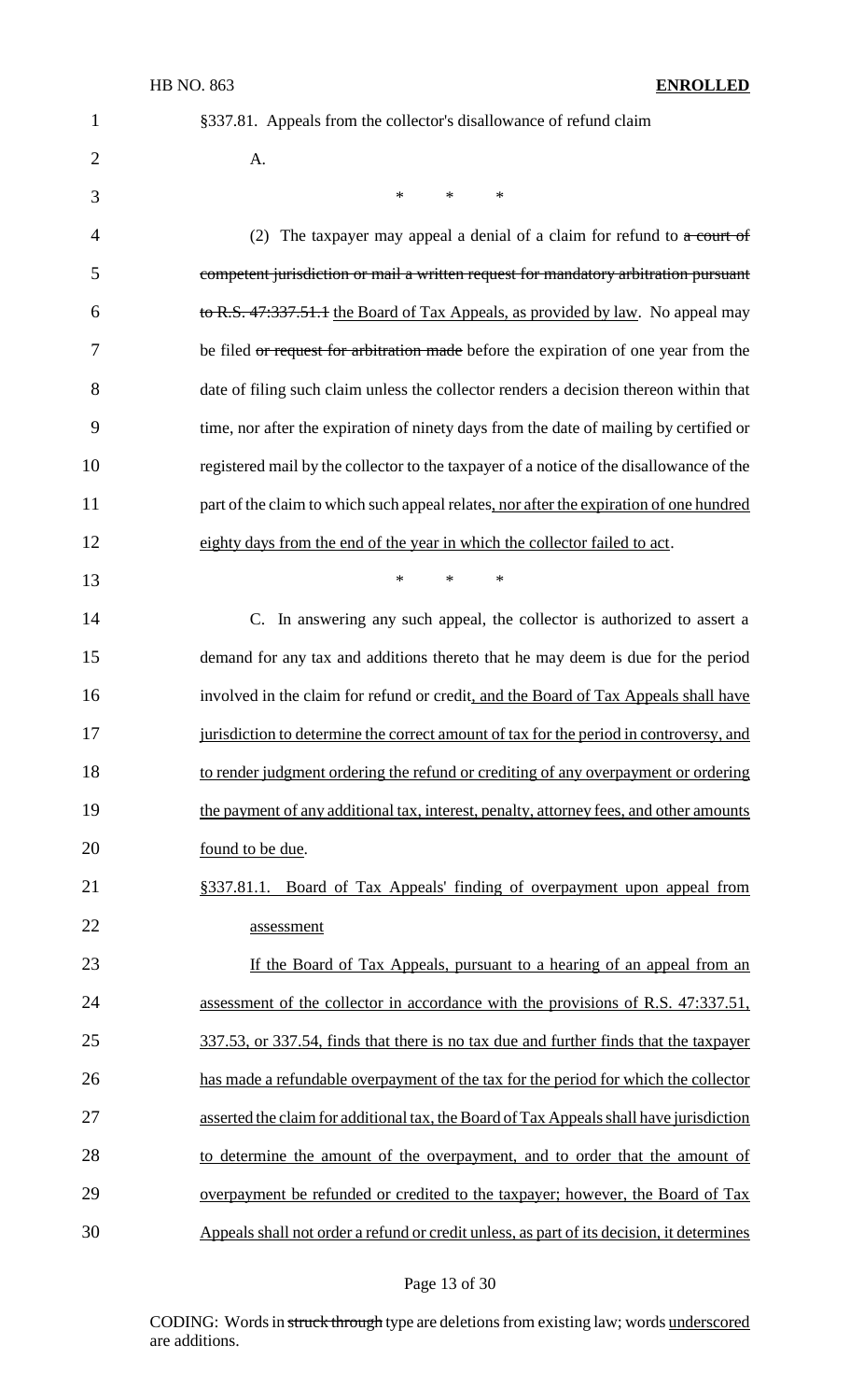| 1              | that either the petition of appeal in which the refund or credit was requested was filed  |  |  |  |
|----------------|-------------------------------------------------------------------------------------------|--|--|--|
| $\overline{2}$ | within the period set out in R.S. 47:337.79, or that a claim for the refund or credit     |  |  |  |
| 3              | had been filed with the collector within that period.                                     |  |  |  |
| $\overline{4}$ | $\ast$<br>$\ast$<br>$\ast$                                                                |  |  |  |
| 5              | §337.86. Credit for taxes paid                                                            |  |  |  |
| 6              | $\ast$<br>$*$<br>$\ast$                                                                   |  |  |  |
| 7              | E.(1) Notwithstanding any other law to the contrary, no person shall be taxed             |  |  |  |
| 8              | with respect to a particular event more than once, provided that the person collecting    |  |  |  |
| 9              | and remitting taxes can produce to the collector documentary evidence to show a           |  |  |  |
| 10             | good faith effort to recover taxes paid to the incorrect taxing authority. Such           |  |  |  |
| 11             | documentary evidence shall consist of the following:                                      |  |  |  |
| 12             | $\ast$<br>$\ast$<br>$\ast$                                                                |  |  |  |
| 13             | (d) Notwithstanding any provision of law to the contrary, any taxpayer who                |  |  |  |
| 14             | receives an assessment and who has complied with any applicable provisions of             |  |  |  |
| 15             | Subparagraphs (a) through (c) of this Paragraph, may within thirty calendar days of       |  |  |  |
| 16             | the date of notice, take any action specified in R.S. $47:337.51(A)(1)$ .                 |  |  |  |
| 17             | $(2)(a)$ The collector shall not impose penalties or interest on taxes                    |  |  |  |
| 18             | erroneously paid to another taxing authority unless the erroneous payment was the         |  |  |  |
| 19             | result of intentional conduct of or gross negligence on the part of the persons           |  |  |  |
| 20             | collecting and remitting taxes. In instances where a legitimate disagreement exists       |  |  |  |
| 21             | as to which taxing authority is owed, the involved taxing authorities shall resolve the   |  |  |  |
| 22             | dispute among themselves through any legal means, including the filing of a rule or       |  |  |  |
| 23             | petition in the manner provided for in R.S. 47:337.101.                                   |  |  |  |
| 24             | $\ast$<br>$\ast$<br>$\ast$                                                                |  |  |  |
| 25             | §337.101. Procedures to seek uniformity of interpretation of common or local sales        |  |  |  |
| 26             | tax law                                                                                   |  |  |  |
| 27             | A.                                                                                        |  |  |  |
| 28             | $\ast$<br>$*$<br>$\ast$                                                                   |  |  |  |
| 29             | Such taxpayer or collector may proceed to seek uniformity of<br>(2)                       |  |  |  |
| 30             | interpretation of a rule, regulation, policy or interpretation of sales and use tax laws, |  |  |  |

# Page 14 of 30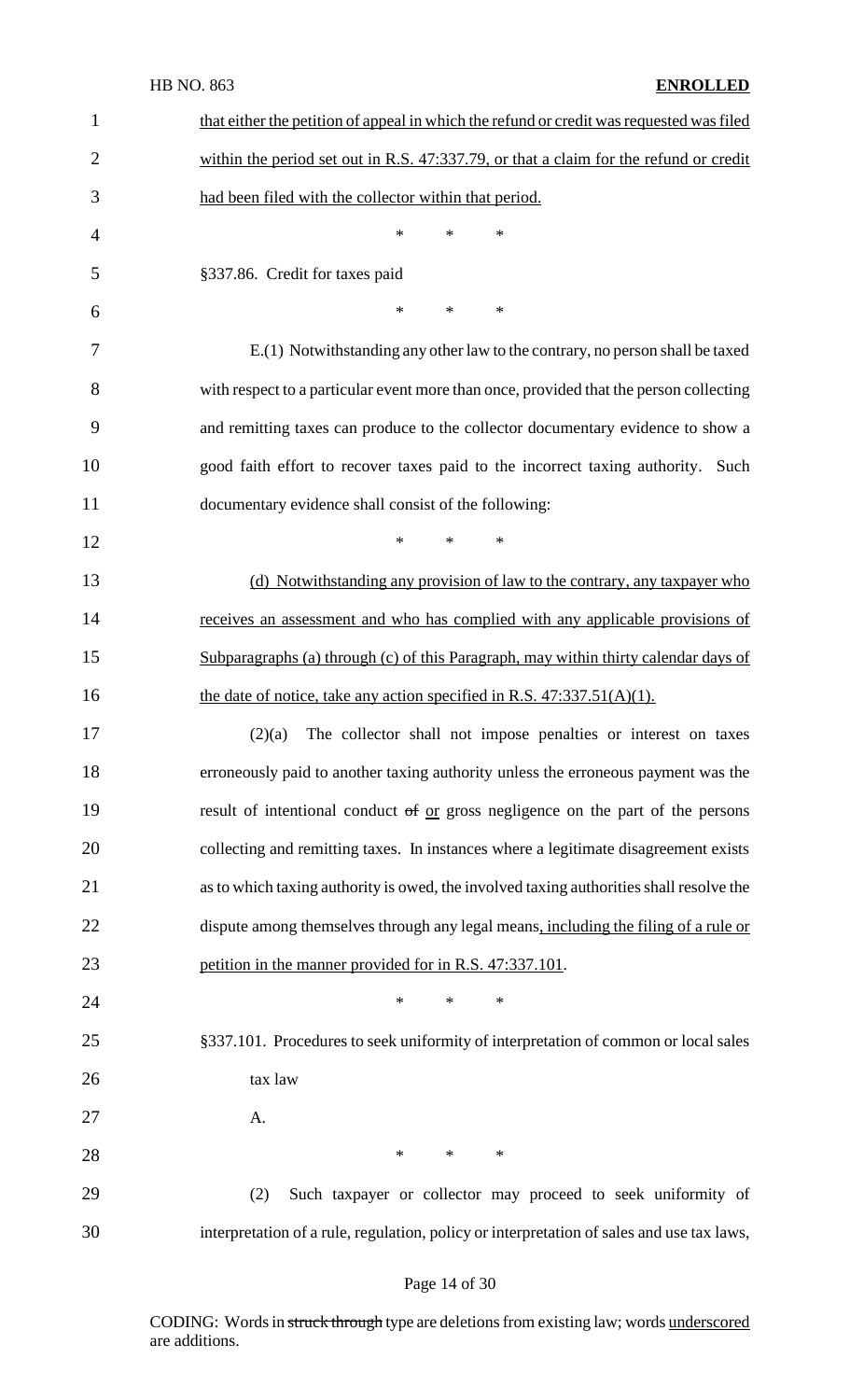|                | <b>HB NO. 863</b><br><b>ENROLLED</b>                                                     |
|----------------|------------------------------------------------------------------------------------------|
| $\mathbf{1}$   | ordinances, rules, or regulations in accordance with any remedy available under          |
| $\overline{2}$ | applicable law, including the following procedures:                                      |
| 3              | (a) A rule to seek uniformity of interpretation of common sales tax law or               |
| 4              | local sales tax law in any court of competent jurisdiction, or in the Board of Tax       |
| 5              | Appeals.                                                                                 |
| 6              | *<br>$\ast$<br>∗                                                                         |
| 7              | §1401. Creation of board of tax appeals                                                  |
| 8              | In order to provide a board that will act as an appeal board to hear and decide,         |
| 9              | at a minimum of expense to the taxpayer, questions of law and fact arising from          |
| 10             | disputes or controversies between a taxpayer and the collector of revenue of the State   |
| 11             | of Louisiana in the enforcement of any tax, excise, license, permit or any other tax     |
| 12             | law administered by the collector, and to exercise jurisdiction as provided for in the   |
| 13             | Uniform Local Sales Tax Code, the Board of Tax Appeals, hereinafter referred to as       |
| 14             | the board, is created as an independent agency in the executive department of the        |
| 15             | state government Department of State Civil Service, and for the purposes of this         |
| 16             | Chapter.                                                                                 |
| 17             | §1402. Membership of board; qualifications; appointment; term; vacancy; salary           |
| 18             | A.(1) The Board of Tax Appeals shall be composed of three members who                    |
| 19             | shall be attorneys and who shall be qualified electors of the state. At least two of the |
| 20             | board members shall be attorneys with tax law experience. At least one of these two      |
| 21             | board members shall be certified as a Tax Law Specialist by the Louisiana Board of       |
| 22             | Legal Specialization. Each member shall be appointed by the governor and shall           |
| 23             | serve at the pleasure of the governor. Vacancies shall be filled in the manner of the    |
| 24             | original appointment.                                                                    |
| 25             | (2) For the purposes of this Subsection, tax law experience shall mean an                |
| 26             | attorney admitted to the practice of law in Louisiana who possesses a Masters of Law     |
| 27             | in Taxation or Tax Law, is board certified as a Tax Law Specialist in this state, is     |
| 28             | licensed as a certified public accountant in this state, or who has served pursuant to   |
| 29             | Article V, Section 22 of the Louisiana Constitution as a judge of a district or          |
| 30             | appellate court.                                                                         |

# Page 15 of 30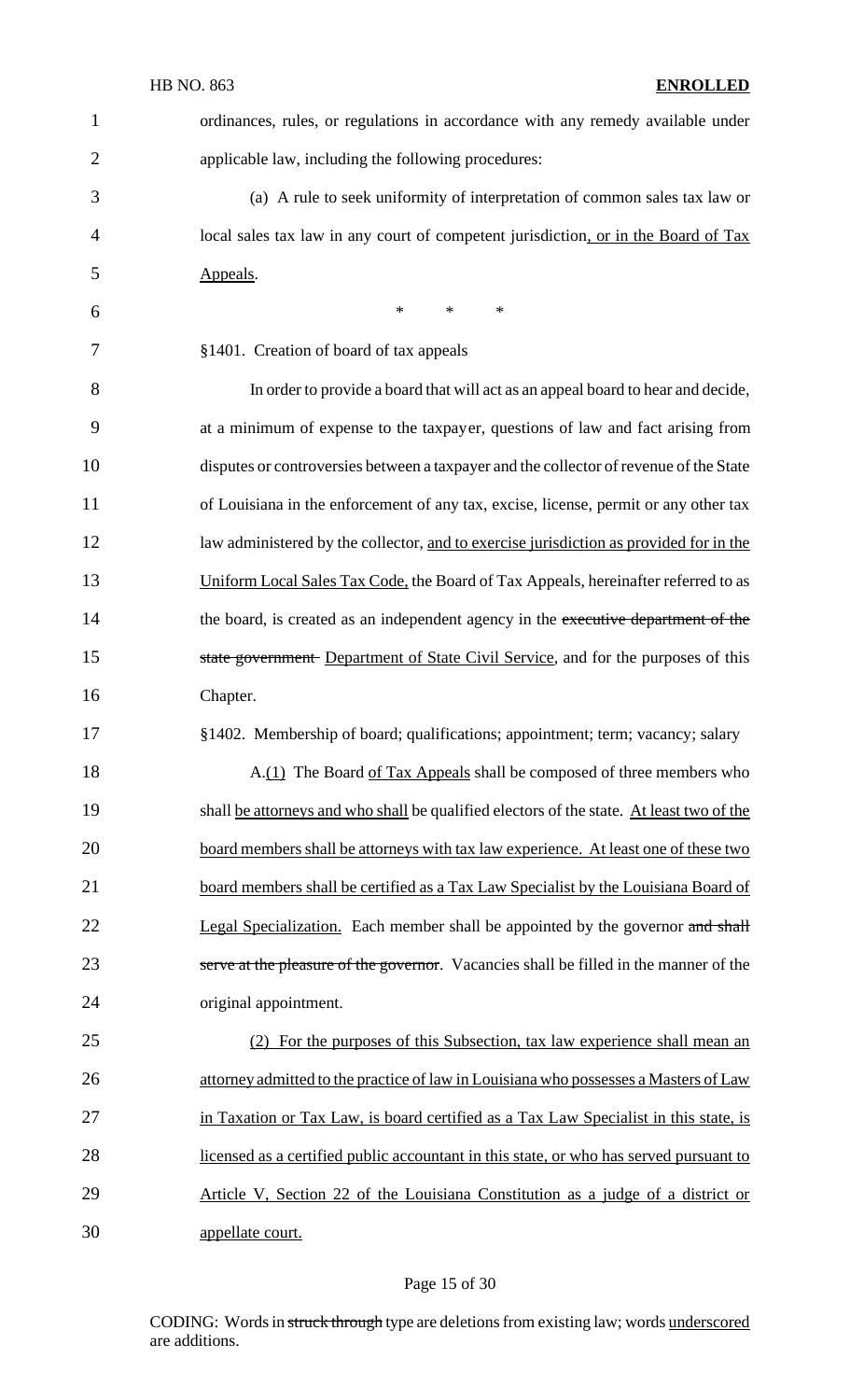| í |   |
|---|---|
|   | í |
|   |   |
|   |   |
|   |   |

 B. Each appointment to the board by the governor shall be submitted to the Senate for confirmation.

 C. The term of members in office prior to twelve o'clock noon on July 16, 4 1984 shall be deemed to have terminated as of July 16, 1984; however, any such member shall remain in office until his successor is appointed and takes office governor shall make the following appointments on or before September 1, 2014: one member with a term expiring February 1, 2016, and one member with a term expiring February 1, 2018. Any subsequent appointments pursuant to this Subsection shall be for either a fixed term of four years or for the remainder of an unexpired term.

 D.(1) On or before August 1, 2014, the governor shall appoint one member 12 to a term expiring February 1, 2020, from a list of qualified nominees provided by 13 the nominating committee established pursuant to this Subsection. Any subsequent 14 appointments pursuant to this Subsection shall be for either a fixed term of six years 15 or for the remainder of an unexpired term.

 (2) The nominating committee shall be responsible for developing a list of 17 not less than one, nor more than three, qualified nominees for any vacancy. Any **person nominated by the committee must be an attorney with experience in**  Louisiana sales tax law, and at least one nominee shall be certified as a Tax Law Specialist by the Louisiana Board of Legal Specialization.

 (3) The Local Tax Division Nominating Committee is hereby established to be comprised of eight members who shall be either an attorney licensed to practice law in Louisiana, a certified public accountant, or a parish tax administrator. The committee shall be comprised of the following members:

 (a) A representative of the Louisiana Association of Business and Industry. (b) A representative of the Society of Louisiana Certified Public Accountants, selected in consultation with the Business and Industry Committee of the Louisiana Association of Tax Administrators.

#### Page 16 of 30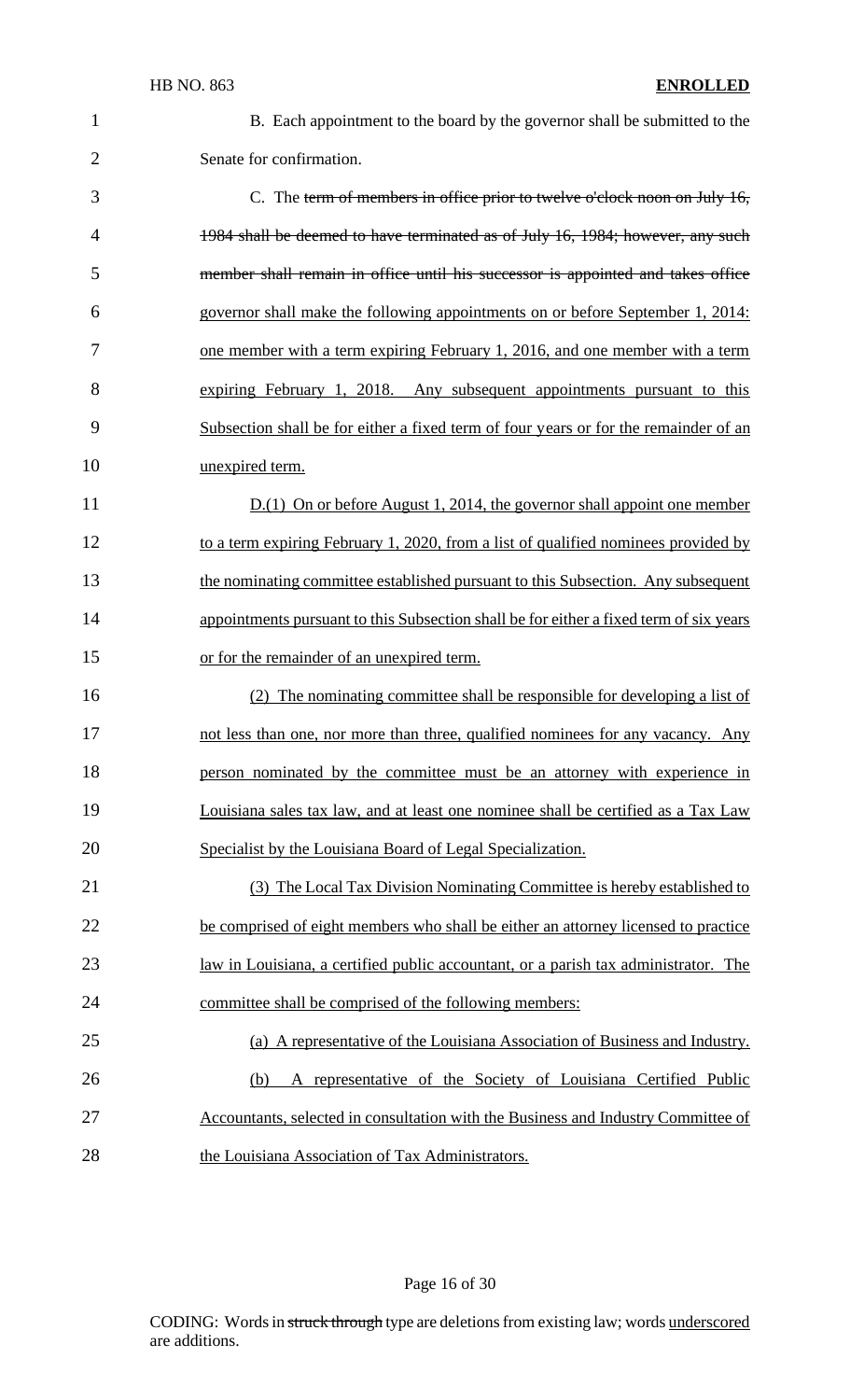| $\mathbf{1}$   | (c) Two representatives of the section on taxation of the Louisiana State Bar        |
|----------------|--------------------------------------------------------------------------------------|
| $\overline{2}$ | Association, with one selected in consultation with the National Bar Association     |
| 3              | Greater New Orleans Chapter Louis A. Martinet Society.                               |
| 4              | (d) A representative of the Louisiana Municipal Association.                         |
| 5              | (e) A representative of the Police Jury Association of Louisiana.                    |
| 6              | A representative of the Louisiana School Boards Association.<br>(f)                  |
| 7              | (g) A representative of the Louisiana Sheriffs' Association.                         |
| 8              | The secretary-clerk of the board shall maintain the records of the<br>(4)            |
| 9              | nominating committee, and shall call an organizational meeting of the nominating     |
| 10             | committee in order for the nominating committee to elect its chairman. The           |
| 11             | chairman, or a majority of committee members, may call meetings of the committee,    |
| 12             | and shall provide advance notice of all meetings to the members and to the           |
| 13             | appointing entities referenced in Paragraph (3) of this Subsection.                  |
| 14             | (5) Six members shall constitute a quorum for the transaction of committee           |
| 15             | business, and each nomination must be approved by a favorable vote of at least five  |
| 16             | committee members.                                                                   |
| 17             | $E(1)$ A board member shall continue to serve until a successor has been             |
| 18             | appointed. No member may be removed during an unexpired term of office except        |
| 19             | for good cause shown, which shall be subject to judicial review.                     |
| 20             | (2) A member who has served on the board for more than two and one-half              |
| 21             | terms occurring within three consecutive terms shall be ineligible for reappointment |
| 22             | to the board until at least two years from the last day of his last appointment.     |
| 23             | However, a member may be reappointed notwithstanding any other provision of law      |
| 24             | to the contrary, if nominated pursuant to Subsection D of this Section, and service  |
| 25             | pursuant to that Subsection is not counted for the purposes of any term or service   |
| 26             | limitation.                                                                          |
| 27             | F. The governor shall establish the compensation to be paid to members of            |
| 28             | the board, including any additional compensation for its officers. A member's        |
| 29             | compensation shall not be reduced during their unexpired term of office.             |

# Page 17 of 30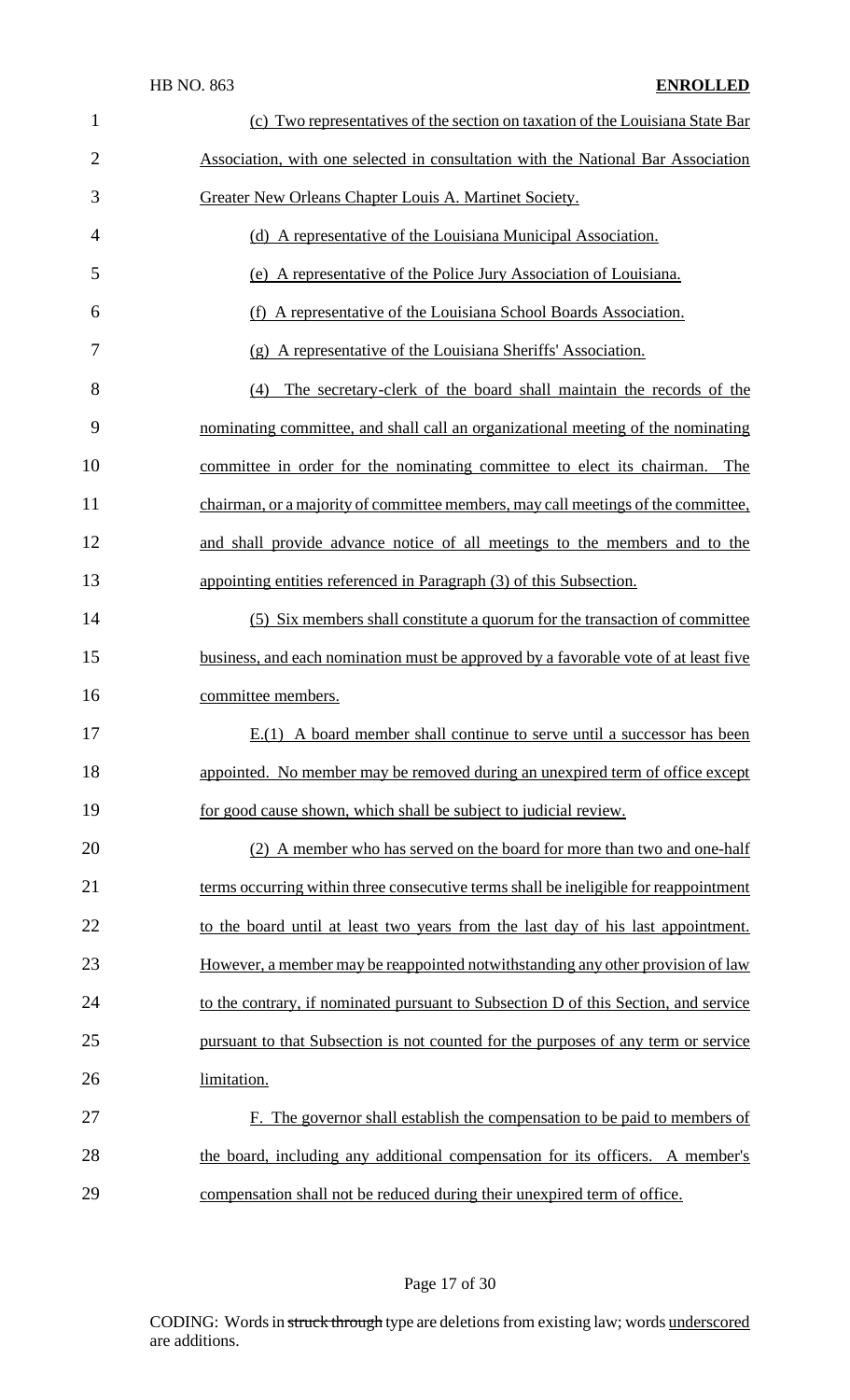| $\mathbf{1}$   | §1403. Designation of chairman officers; domicile; quorum; seal                         |
|----------------|-----------------------------------------------------------------------------------------|
| $\overline{2}$ | A.(1) The governor shall designate a chairman from the membership of the                |
| 3              | Board of Tax Appeals.                                                                   |
| $\overline{4}$ | (2) The member other than the chairman with the longest service on the                  |
| 5              | board shall be its vice chairman, and shall perform duties as may be specified in the   |
| 6              | rules of the board and delegated by the chairman.                                       |
| 7              | $(3)$ The member appointed pursuant to R.S. 47:1402(D) shall be the hearing             |
| 8              | judge of the Local Tax Division of the board. For the purposes of the Local Tax         |
| 9              | Division, the judge shall exercise all jurisdiction, authority, and powers of the board |
| 10             | and its chairman, including the hearing of cases to be adjudicated in the division and  |
| 11             | the rendering of orders and judgments in such cases. The remainder of the board         |
| 12             | may temporarily exercise these functions during any vacancy in this appointment,        |
| 13             | but may hear and render judgment in a case in the division only if this appointment     |
| 14             | remains vacant for more than ninety days.                                               |
| 15             | B.(1) The principal office and domicile of the board shall be at Baton Rouge,           |
| 16             | Louisiana.                                                                              |
| 17             | (2) The board may hold meetings at any place within the state, and any                  |
| 18             | member, when designated by the chairman, may act as a hearing judge and conduct         |
| 19             | hearings for the purpose of receiving testimony, argument, or both and reporting his    |
| 20             | findings of fact, law, or both to the board for decision or judgment.                   |
| 21             | (3) The time and place of meetings and hearings shall be designated by the              |
| 22             | chairman, with a view of securing reasonable opportunity to taxpayers to appear         |
| 23             | before the board with as little inconvenience and expense to taxpayers parties and      |
| 24             | witnesses as is practicable.                                                            |
| 25             | (4) With the consent of all parties or upon the request of the taxpayer in a            |
| 26             | pre-trial matter involving only a state collector, the board may allow for a hearing    |
| 27             | to be held by telephone, video conference, or similar communication equipment,          |
| 28             | including the administration of oaths in proceedings.                                   |
| 29             | (5) Upon the motion of the local collector, a hearing in a matter involving             |
| 30             | only local taxing authorities from a single parish shall be held in that parish. The    |

# Page 18 of 30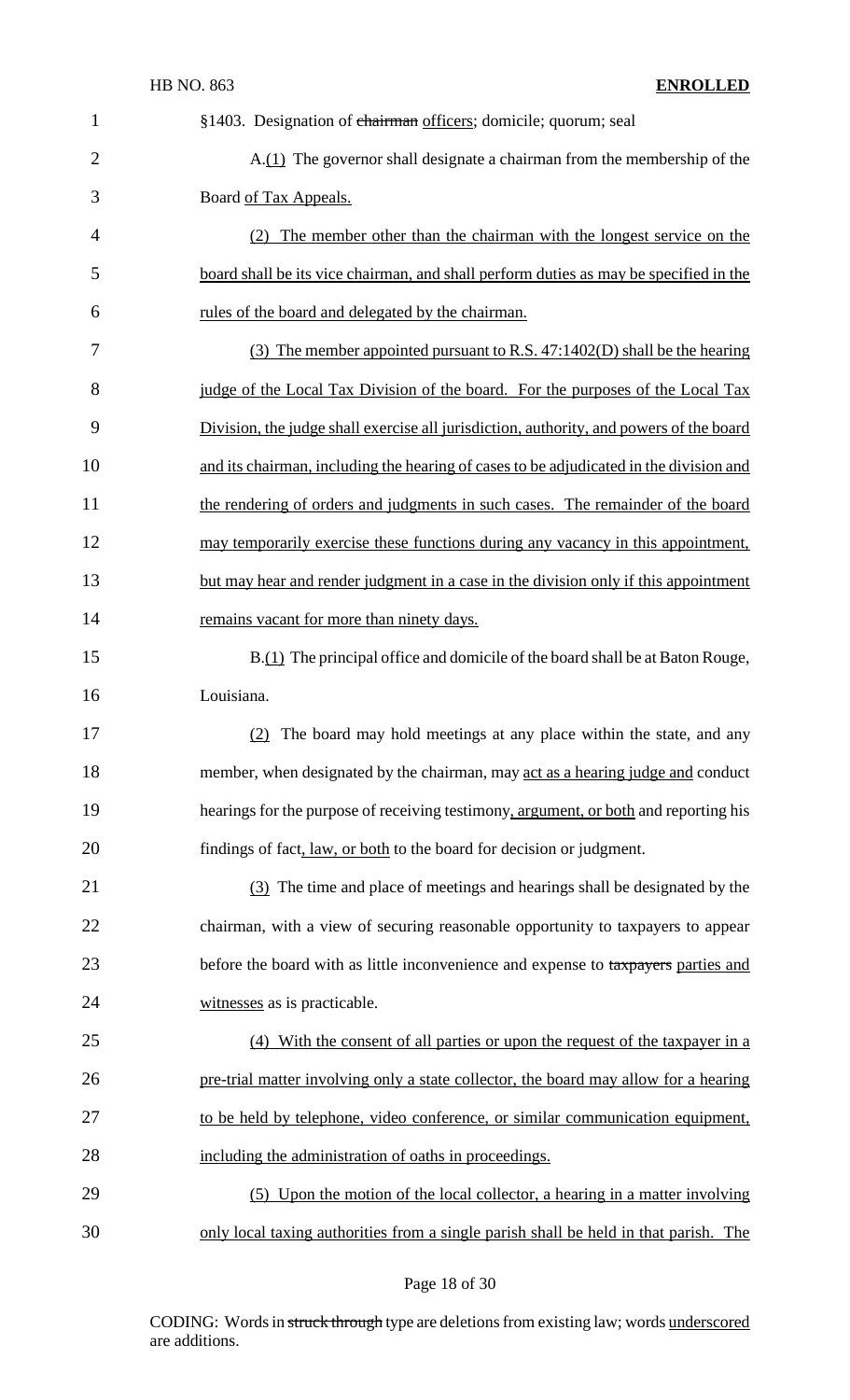| $\mathbf{1}$   | respective district or other local court shall make available any facilities necessary    |
|----------------|-------------------------------------------------------------------------------------------|
| $\overline{2}$ | for the hearing, and any relevant expenses may be taxed as costs, including any costs     |
| 3              | for a hearing judge in the same amount as specified in R.S. $47:1417(C)(2)$ .             |
| $\overline{4}$ | $(6)(a)(i)$ Upon the joint motion of all parties in any matter, or pursuant to an         |
| 5              | election made by the local collector in accordance with the provisions of                 |
| 6              | Subparagraph (b) of this Paragraph, a case filed with the board shall be heard in the     |
| 7              | board's Local Tax Division.                                                               |
| 8              | A case designated to be heard in the Local Tax Division shall be<br>(ii)                  |
| 9              | adjudicated as provided for in R.S. $47:1403(A)(3)$ .                                     |
| 10             | (iii) A case designated to be heard in the Local Tax Division may thereafter              |
| 11             | instead be heard and adjudicated by the entire board only upon the joint motion of        |
| 12             | all parties. However, any board member may exercise the powers granted in R.S.            |
| 13             | 47:1408, and the chairman may issue other non-dispositive orders concerning cases         |
| 14             | in the division upon the joint motion of all parties or, in the absence of and at the     |
| 15             | direction of the hearing judge.                                                           |
| 16             | (b) A local collector may elect in advance to have all cases against that local           |
| 17             | collector heard in the Local Tax Division. Such election shall be made, or repealed,      |
| 18             | in the form of an affidavit executed by the local collector. The affidavit shall be       |
| 19             | effective only for those cases filed with the board against that local collector at least |
| 20             | ninety days after the filing of the affidavit with the board's secretary-clerk. The       |
| 21             | secretary-clerk shall publish a list on the board's website identifying the respective    |
| 22             | dates on which any such affidavits were filed.                                            |
| 23             | ∗<br>*<br>*                                                                               |
| 24             | §1406. Expenditures                                                                       |
| 25             | The board is authorized to make such expenditures (including expenditures                 |
| 26             | for personal services and for law books, books of reference and periodicals), as may      |
| 27             | be necessary to efficiently to execute the functions vested in the board.<br>All          |
| 28             | expenditures of the board shall be allowed and paid, out of any moneys appropriated       |
| 29             | for the purposes of the board. The board's self-generated revenue from local cases        |
| 30             | filed with the board pursuant to the provisions of the Uniform Local Sales Tax Code       |

# Page 19 of 30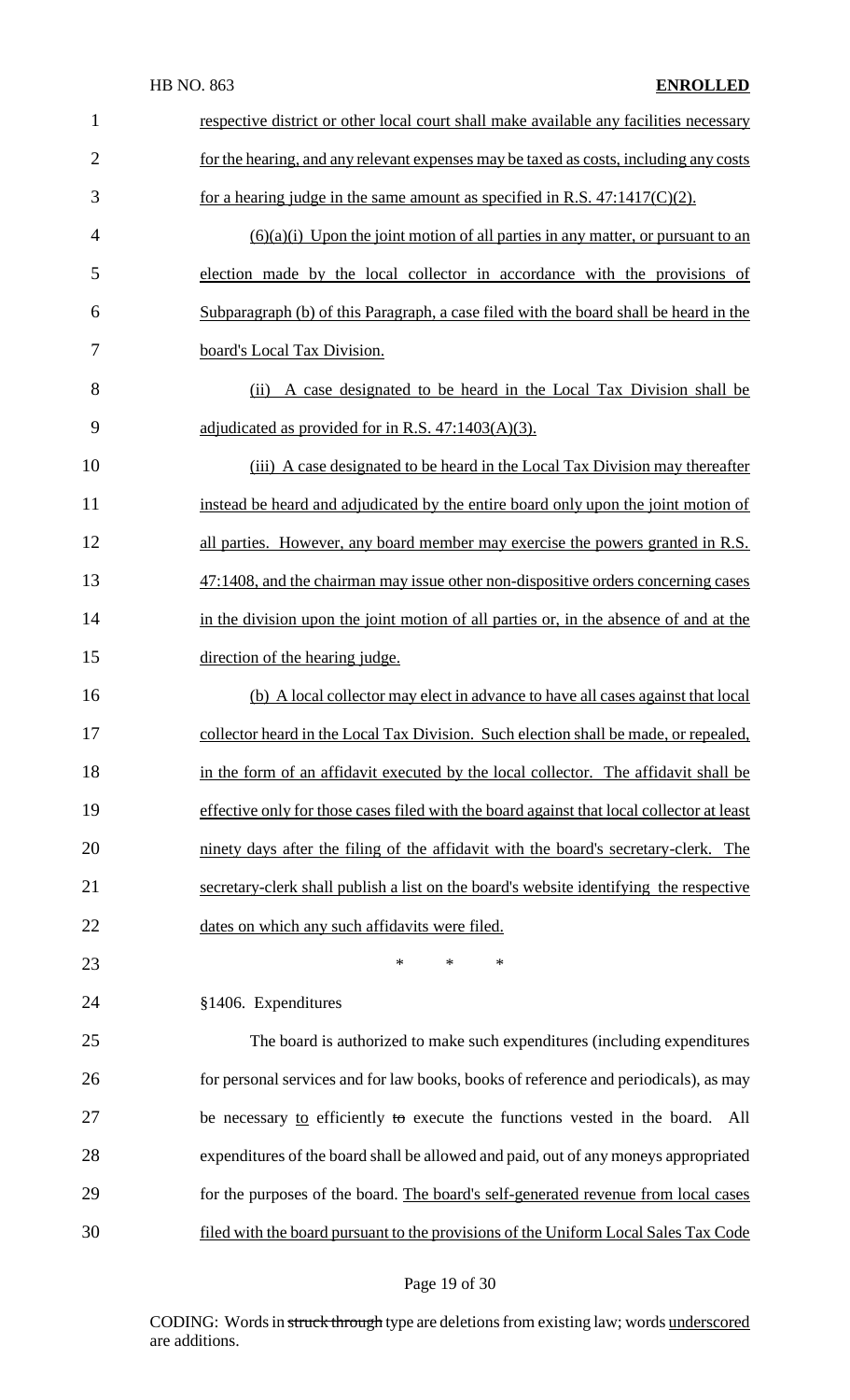| $\mathbf{1}$   | shall be expended exclusively for the purposes of its Local Tax Division, and may               |
|----------------|-------------------------------------------------------------------------------------------------|
| $\overline{2}$ | be retained by the board and carried forward for such purposes.                                 |
| 3              | §1407. Jurisdiction of the board                                                                |
| 4              | The jurisdiction of the board shall extend to the following:                                    |
| 5              | $\ast$<br>$\ast$<br>∗                                                                           |
| 6              | All matters related to other jurisdiction otherwise provided by law,<br>(3)                     |
| 7              | including rules to seek uniformity of interpretation of common sales and use tax law            |
| 8              | or local sales and use tax law, as provided in R.S. $47:337.101(A)(2)$ .                        |
| 9              | $\ast$<br>$\ast$<br>$\ast$                                                                      |
| 10             | §1410. Findings of fact, decisions, and opinions                                                |
| 11             | $\underline{A}$ . The board shall, in each case heard by it, or in any matter referred to it by |
| 12             | the collector or in each case submitted to it upon stipulations of agreement and fact,          |
| 13             | make issue written findings of fact and conclusions of law and make and file a                  |
| 14             | written decision or judgment thereon.                                                           |
| 15             | $\underline{B(1)}$ The board may, in its discretion, issue an opinion in writing written        |
| 16             | reasons in addition to its findings of fact and decision or judgment.                           |
| 17             | (2) Upon the request of any party, the board shall issue written reasons in                     |
| 18             | addition to its judgment in a case.                                                             |
| 19             | (3) Any additional written reasons issued pursuant to this Subsection shall                     |
| 20             | be published on the board's website.                                                            |
| 21             | ∗<br>$\ast$<br>$\ast$                                                                           |
| 22             | §1413. Rules and regulations                                                                    |
| 23             | $\underline{A}$ . In all other matters regarding the conduct of its hearings, the board may     |
| 24             | prescribe and promulgate rules and regulations not inconsistent with law or the                 |
| 25             | provisions of this Chapter, which rules and regulations when prescribed, adopted and            |
| 26             | promulgated. Upon promulgation, the rules and regulations shall be binding upon                 |
| 27             | parties litigant in any cause over which the jurisdiction of this board shall extend.           |
| 28             | <b>B.</b> Rules related to the establishment of fees chargeable for filings and for             |
| 29             | services rendered by the board shall be subject to review, suspension, or veto                  |
| 30             | pursuant to R.S. 49:968 through 970.                                                            |

# Page 20 of 30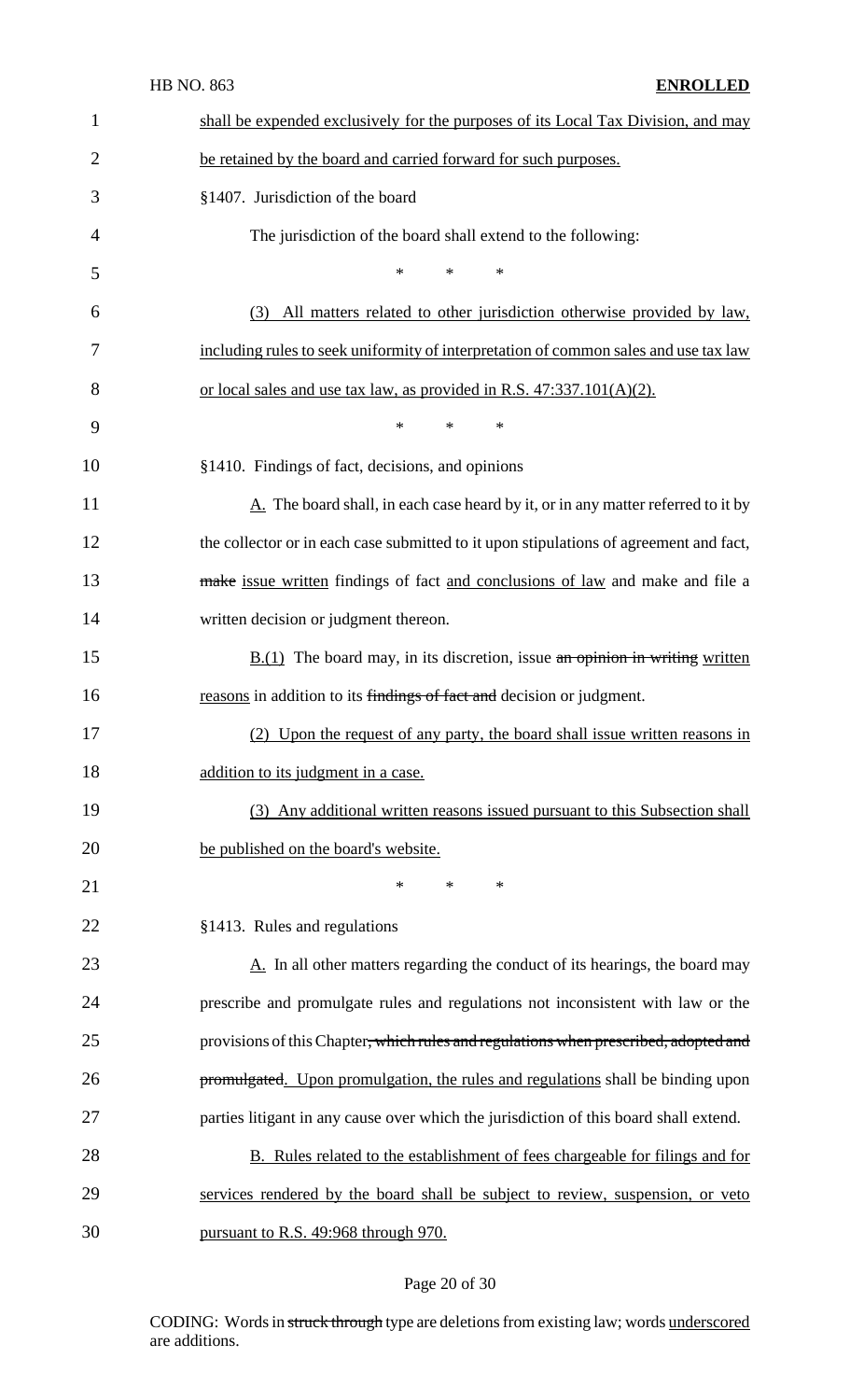| $\mathbf{1}$   | C. The rules and regulations of the board shall be annually reviewed, and            |
|----------------|--------------------------------------------------------------------------------------|
| $\overline{2}$ | may be revised as necessary to provide relative to a prompt adjudication of cases    |
| 3              | filed against local collectors.                                                      |
| $\overline{4}$ | §1414. Persons authorized to appear before the board                                 |
| 5              | $\ast$<br>$\ast$<br>$\ast$                                                           |
| 6              | E. A local collector may be represented by any designated employee of the            |
| 7              | local collector.                                                                     |
| 8              | $\ast$<br>$\ast$<br>$\ast$                                                           |
| 9              | §1417. Recusal; board members                                                        |
| 10             | A. In accordance with the provisions of the Code of Civil Procedure, a board         |
| 11             | member may voluntarily recuse himself and withdraw from any proceeding in which      |
| 12             | he cannot accord a fair and impartial hearing or consideration.                      |
| 13             | $B(1)$ Any party may also request the recusal of a board member by filing a          |
| 14             | motion for recusal promptly upon learning of the basis for the disqualification,     |
| 15             | stating with particularity the grounds upon which it is claimed that a fair and      |
| 16             | impartial hearing cannot be accorded.                                                |
| 17             | (2) The issue shall be determined promptly by the remaining board members            |
| 18             | in accordance with the rules of the Code of Civil Procedure concerning the recusal   |
| 19             | of district judges.                                                                  |
| 20             | $C(1)$ Upon the entry of an order of recusal concerning a board member or            |
| 21             | members, the remaining board members may hear and decide the case, or the            |
| 22             | chairman may assign the case to be heard in accordance with R.S. $47:1403(B)(2)$ ,   |
| 23             | and the board member acting as hearing judge shall render the judgment of the        |
| 24             | board.                                                                               |
| 25             | (2) If all board members are recused, the chairman shall promptly notify the         |
| 26             | chief justice of the Louisiana Supreme Court, who shall appoint a retired judge to   |
| 27             | adjudicate the case as a hearing judge ad hoc for the board and to render the        |
| 28             | judgment of the board in the matter. For purposes of this Subsection, any person     |
| 29             | who has held office as a judge pursuant to Article V, Section 22 of the Constitution |
| 30             | of Louisiana may be appointed. The retired judge shall be compensated pursuant to    |

# Page 21 of 30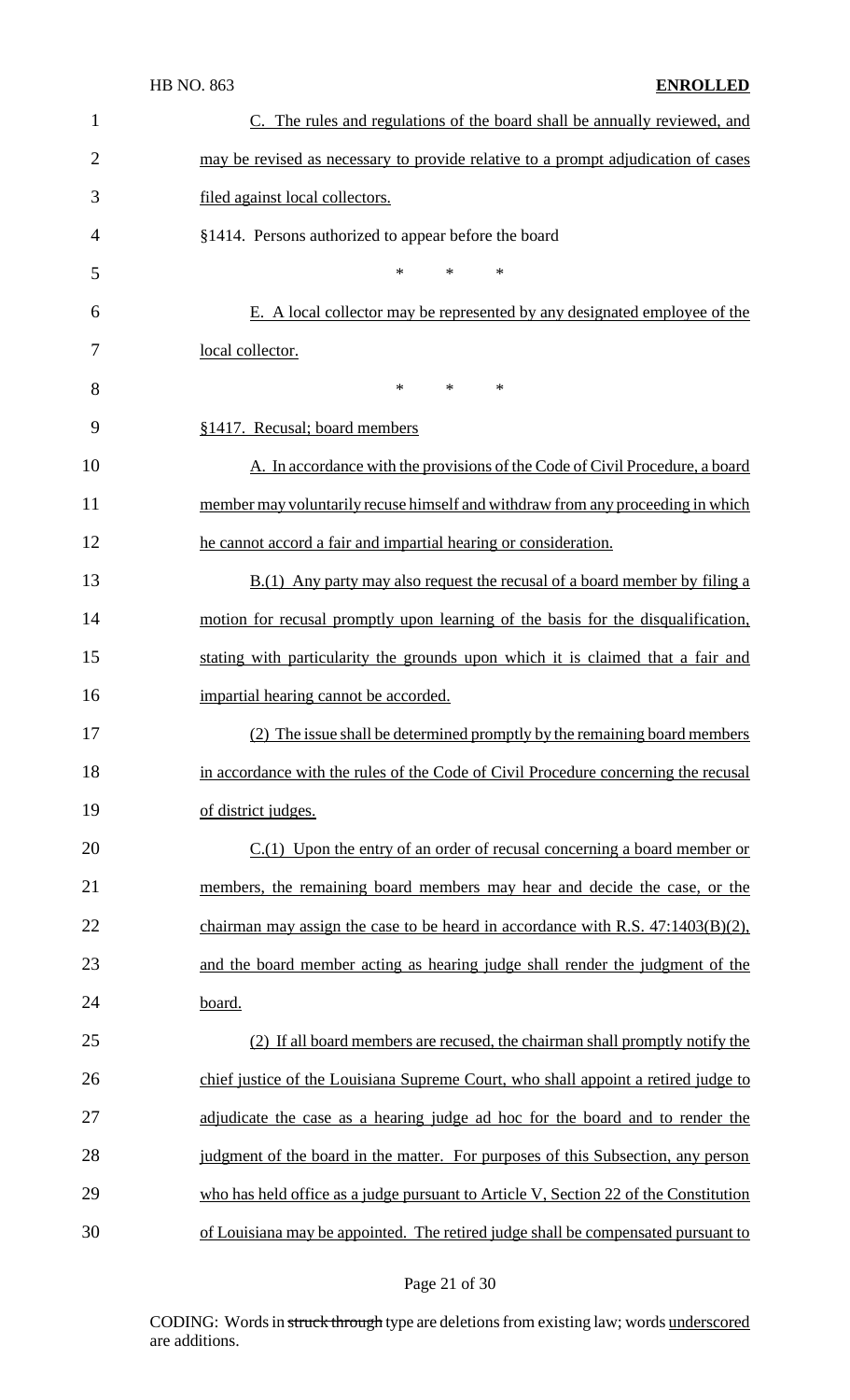| $\mathbf{1}$   | R.S. 11:1384 as for a district court from funds available to the board, and these      |
|----------------|----------------------------------------------------------------------------------------|
| $\overline{2}$ | expenses may be assessed as costs.                                                     |
| 3              | (3) Upon entry of an order of recusal concerning the board member presiding            |
| $\overline{4}$ | over a case in the Local Tax Division, the case shall be reassigned to be heard in     |
| 5              | accordance with Paragraph (2) of this Subsection, or, upon a joint motion of all       |
| 6              | parties it may either be heard pursuant to Paragraph (1) of this Subsection or be      |
| 7              | transferred to the district court of proper venue.                                     |
| 8              | D. Notwithstanding any provision of law to the contrary, including Chapter             |
| 9              | 15 of Title 42 of the Louisiana Revised Statutes of 1950, as amended, if any member    |
| 10             | of the board is recused from a case pursuant to this Section, he may continue to serve |
| 11             | as a member of the board while the remainder of the board adjudicates a taxpayer's     |
| 12             | appeal or claim, but the board member shall have no participation or involvement in    |
| 13             | any case in which he is recused.                                                       |
| 14             | §1418. Definitions                                                                     |
| 15             | For purposes of this Chapter, except when the context requires otherwise, the          |
| 16             | words and expressions defined in this Section shall have the following meanings:       |
| 17             | (1) "Board" means the Board of Tax Appeals.                                            |
| 18             | (2) "Collector" means the state collector or a local collector, unless specified       |
| 19             | otherwise.                                                                             |
| 20             | (3) "Local collector" means any of the following:                                      |
| 21             | (a) The individual or entity designated as the single collector of the sales and       |
| 22             | use taxes of any parish, municipality, school board, any other unit of local           |
| 23             | government, and any special district whose boundary is not coterminous with the        |
| 24             | state, and their duly authorized assistants in relation to a tax levied by any local   |
| 25             | political subdivision within the jurisdiction of the Board of Tax Appeals.             |
| 26             | The agent or successor to any of the above, including any joint<br>(b)                 |
| 27             | commission, authority, or other duly constituted single collection entity, created by  |
| 28             | an agreement, when administering or collecting the taxes of any local political        |
| 29             | subdivision within the jurisdiction of the Board of Tax Appeals.                       |

# Page 22 of 30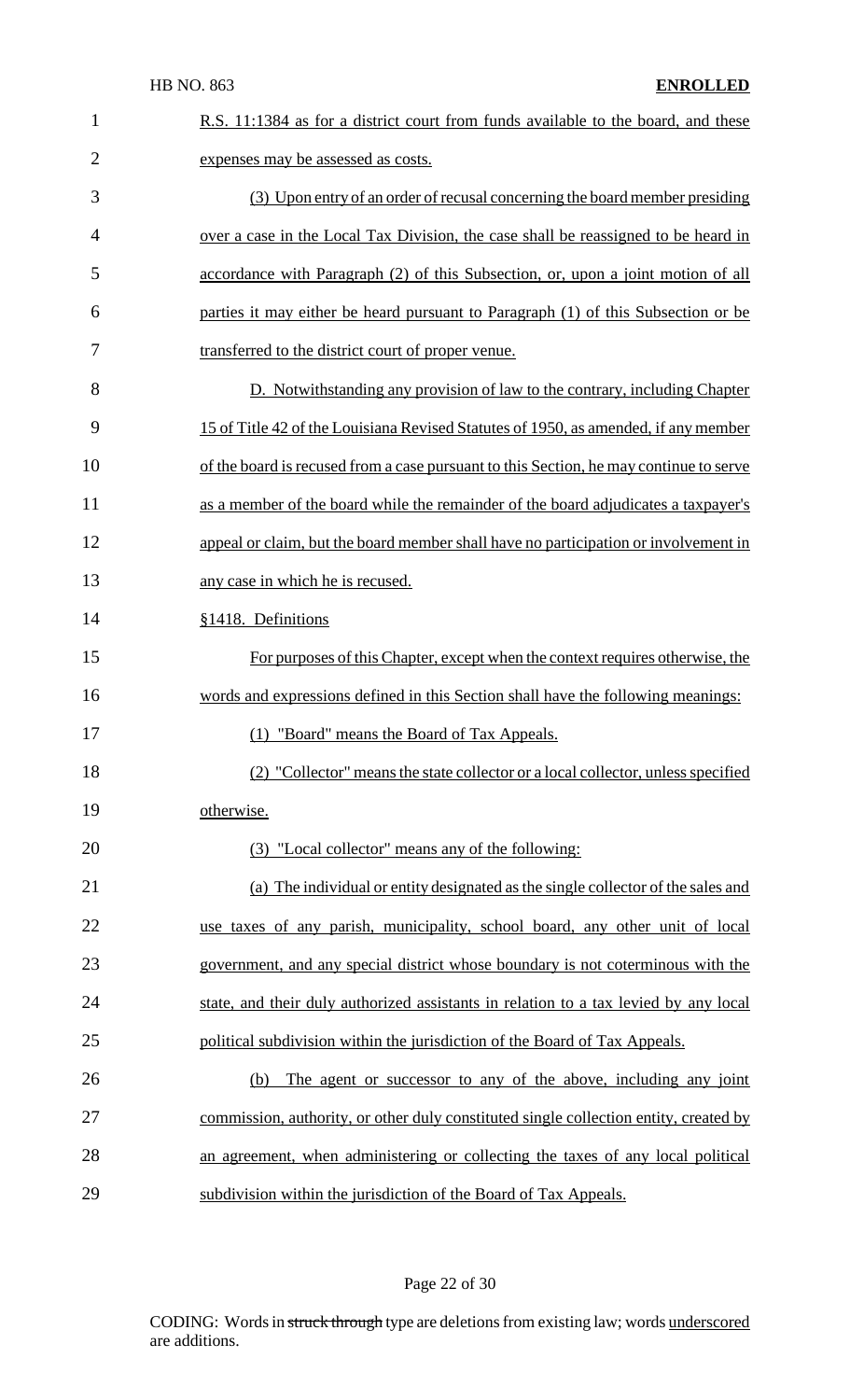| $\mathbf{1}$   | "Petition" means a separate and distinct pleading filed against the<br>(4)                 |
|----------------|--------------------------------------------------------------------------------------------|
| $\overline{2}$ | relevant state collector or local collector. A petition filed against a state collector    |
| 3              | shall not interrupt or suspend the time period within which a taxpayer must file a         |
| 4              | petition against any local collector, and a petition filed against a local collector shall |
| 5              | not suspend or interrupt the time period within which a taxpayer must file a petition      |
| 6              | against a state collector or a different local collector.                                  |
| 7              | (5) "State collector" means any of the following:                                          |
| 8              | (a) The secretary of the Department of Revenue, including the secretary's                  |
| 9              | duly authorized assistants, when used in reference to any tax or fee administered by       |
| 10             | the department.                                                                            |
| 11             | The assistant secretary of the office of motor vehicles within the<br>(b)                  |
| 12             | Department of Public Safety and Corrections, including the assistant secretary's duly      |
| 13             | authorized assistants, when used in reference to any state tax or fee administered by      |
| 14             | the office and within the jurisdiction of the Board of Tax Appeals.                        |
| 15             | (c) The commissioner of the office of alcohol and tobacco control, within the              |
| 16             | Department of Revenue, when used in relation to any state tax or fee administered          |
| 17             | by the office and within the jurisdiction of the Board of Tax Appeals.                     |
| 18             | The agent or successor of any of the foregoing offices when<br>(d)                         |
| 19             | administering a state tax or fee within the jurisdiction of the Board of Tax Appeals.      |
| 20             | ∗<br>*<br>∗                                                                                |
| 21             | §1431. Taxpayer's petition                                                                 |
| 22             | A. Whenever a taxpayer is aggrieved by an assessment made by the state                     |
| 23             | collector, or by the state collector's action or failure to act on a claim for refund or   |
| 24             | credit of an overpayment, such taxpayer may appeal to the board for a                      |
| 25             | redetermination of the assessment or a determination of the alleged overpayment, by        |
| 26             | filing a petition with the board within the respective periods set forth in R.S.           |
| 27             | 47:1565, 1566, and $47:1625$ .                                                             |
| 28             | B. If a taxpayer has complied with the provisions of R.S. 47:337.63 or 1576,               |
| 29             | the tax payer may file a payment under protest petition with the board within the          |
| 30             | respective periods set forth therein.                                                      |

# Page 23 of 30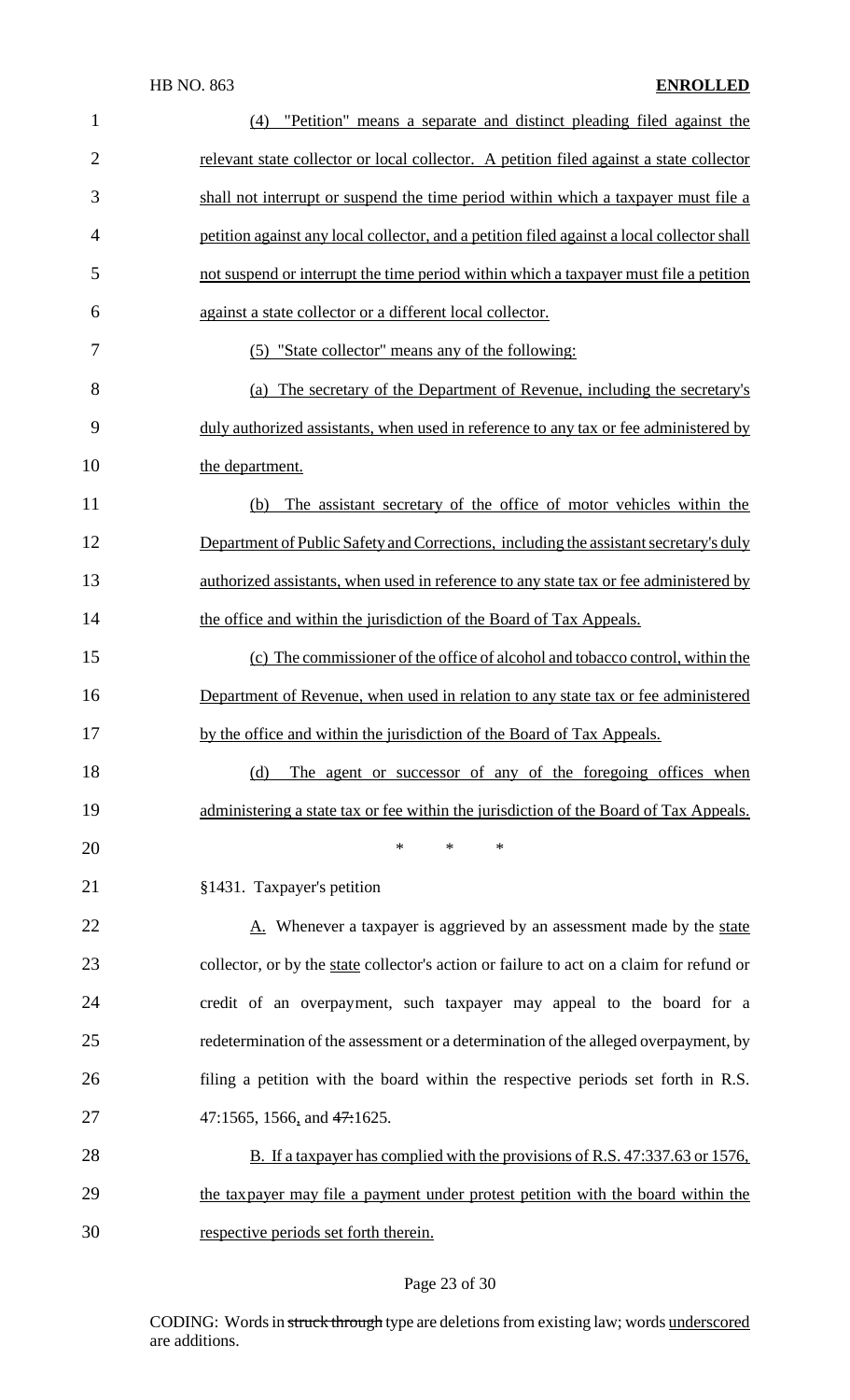| $\mathbf{1}$   | C. If a taxpayer disputes an assessment made by a local collector, or a local               |
|----------------|---------------------------------------------------------------------------------------------|
| $\overline{2}$ | collector's action or failure to act on a claim for a refund or credit of an overpayment,   |
| 3              | the taxpayer may appeal to the board for a redetermination of the assessment or a           |
| $\overline{4}$ | determination of the alleged overpayment, by filing a petition with the board as            |
| 5              | provided in R.S. 47:337.51, 337.53, or 337.81.                                              |
| 6              | §1432. Notice; hearing; decision                                                            |
| 7              | In A. The taxpayer and the collector shall be afforded notice and opportunity               |
| 8              | to be heard in each proceeding for the redetermination of an assessment, the                |
| 9              | consideration of a payment under protest petition, or for the determination of an           |
| 10             | overpayment notice and opportunity to be heard shall be given to the taxpayer and           |
| 11             | the collector and $a \cdot A$ decision or judgment in such matters shall be made as quickly |
| 12             | as practicable.                                                                             |
| 13             | The board has no jurisdiction to declare a statute or ordinance<br>B(1)                     |
| 14             | unconstitutional. When the taxpayer or collector has pled the unconstitutionality of        |
| 15             | a statute or ordinance, the board shall order the case transferred to the district court    |
| 16             | of proper venue upon the motion of any party if the board finds that the case cannot        |
| 17             | be resolved without reaching a declaration on the alleged unconstitutionality.              |
| 18             | (2) A district court shall consider de novo the issues of unconstitutionality               |
| 19             | pled in any case transferred to it pursuant to this Subsection, but upon the joint          |
| 20             | motion of all parties and the attorney general, the board may develop a record and          |
| 21             | make a recommendation to the district court on the issue.                                   |
| 22             | C. Except upon the joint motion of all parties, the board shall not consolidate             |
| 23             | a case against a local collector with a case against a state collector or with a case       |
| 24             | against one or more other local collectors; however, nothing in this Part shall prevent     |
| 25             | the board, upon the joint motion of all parties and when in the interest of justice and     |
| 26             | efficiency, from ordering a consolidated hearing for the adjudication of pending            |
| 27             | cases, provided that each party's own counsel or qualified representative and               |
| 28             | witnesses may appear and present its case, and provided that the board shall render         |
| 29             | a separate judgment for any case brought against a local collector, even when such          |
| 30             | case is considered in a joint hearing together with another case or cases.                  |

# Page 24 of 30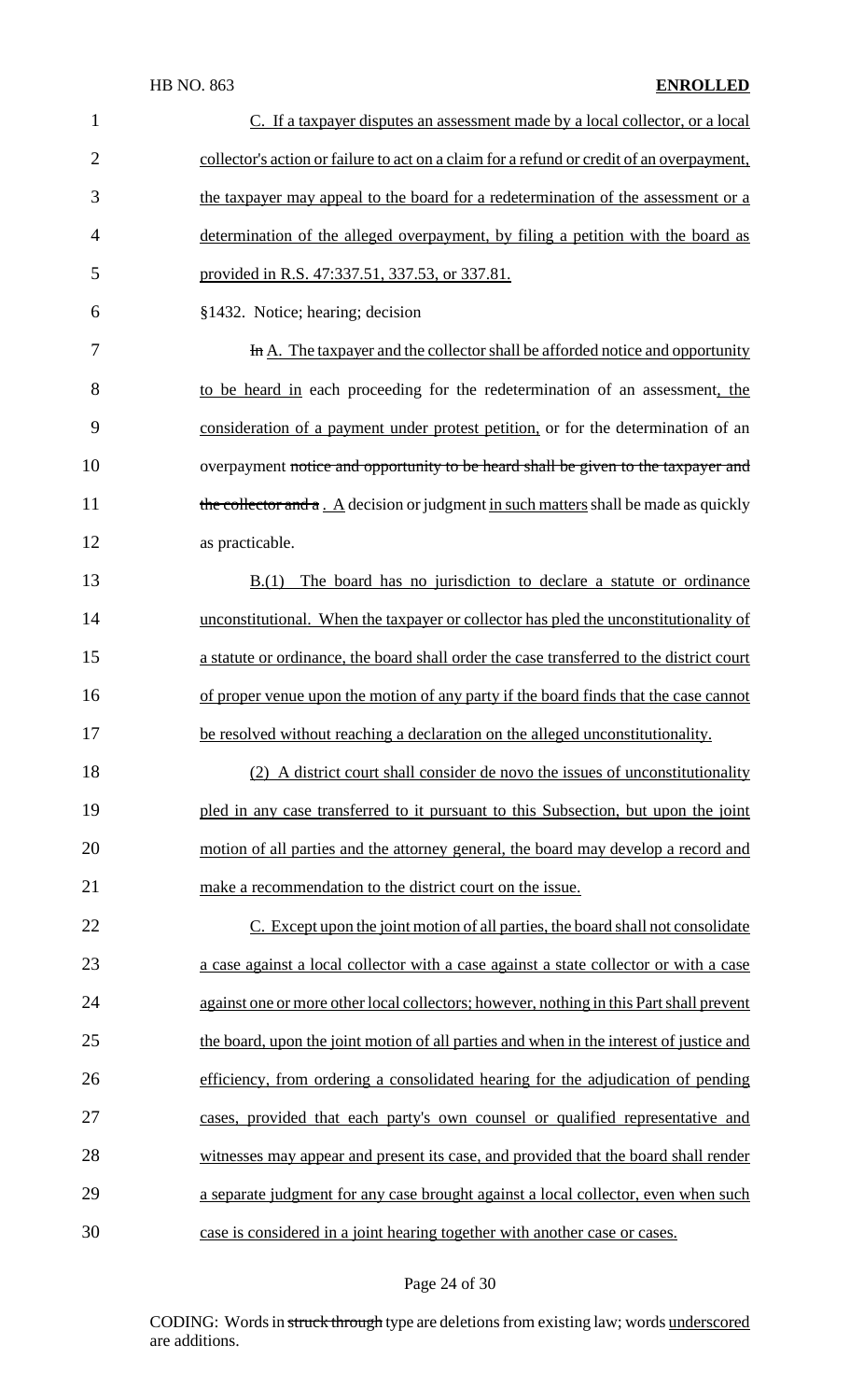| $\mathbf{1}$   | D. If an assessment of a local collector is appealed to the board for                                           |
|----------------|-----------------------------------------------------------------------------------------------------------------|
| $\overline{2}$ | redetermination that covers both a sales and use tax matter that is appealable to the                           |
| 3              | board together with a tax matter that is not appealable to the board, the local                                 |
| $\overline{4}$ | collector may either consent to the board's adjudication of the matter or consent that                          |
| 5              | the appealable assessment should be reduced by a stipulated amount, and the local                               |
| 6              | collector may then immediately, and without any other delays provided for by law,                               |
| 7              | issue a new assessment for the stipulated amount. The taxpayer's rights and                                     |
| 8              | remedies concerning the newly issued assessment shall run from the date of its                                  |
| 9              | issuance. The board shall retain jurisdiction to adjudicate all other issues concerning                         |
| 10             | the redetermination or affirmation of the appealed assessment, but shall include the                            |
| 11             | stipulated reduction in its final judgment together with its other findings.                                    |
| 12             | $\ast$<br>$\ast$<br>∗                                                                                           |
| 13             | §1436. Determination of which district appellate court has jurisdiction                                         |
| 14             | A. A decision or judgment of the board in a case against a state collector                                      |
| 15             | may be reviewed as follows:                                                                                     |
| 16             | (1) In the case of an individual, by the <del>district</del> court of appeal for the <del>district</del>        |
| 17             | whereof parish in which he is a resident domiciled, or if not a resident of domiciled                           |
| 18             | in any <del>district</del> parish, then by the <del>district</del> court of appeal for the parish of East Baton |
| 19             | Rouge.                                                                                                          |
| 20             | (2) In the case of a juridical person other than an individual, except as                                       |
| 21             | provided in paragraphs $(3)$ , $(4)$ , and $(5)$ Paragraphs $(3)$ and $(4)$ of this Section                     |
| 22             | Subsection, by the <del>district</del> court of appeal for the parish of East Baton Rouge.                      |
| 23             | (3) In the case of a corporation which has a principal office or agency in                                      |
| 24             | Louisiana, then by the <del>district</del> court of appeal for the <del>district</del> parish where such        |
| 25             | principal office or agency is located.                                                                          |
| 26             | (4) In the case of a corporation which has no principal office or agency in                                     |
| 27             | Louisiana, then by the district court for the parish of East Baton Rouge.                                       |
| 28             | $\left( \frac{5}{2} \right)$ In the case of an agreement between the state collector and taxpayer, then         |
| 29             | by the <del>district</del> court of appeal as stipulated in the agreement.                                      |

# Page 25 of 30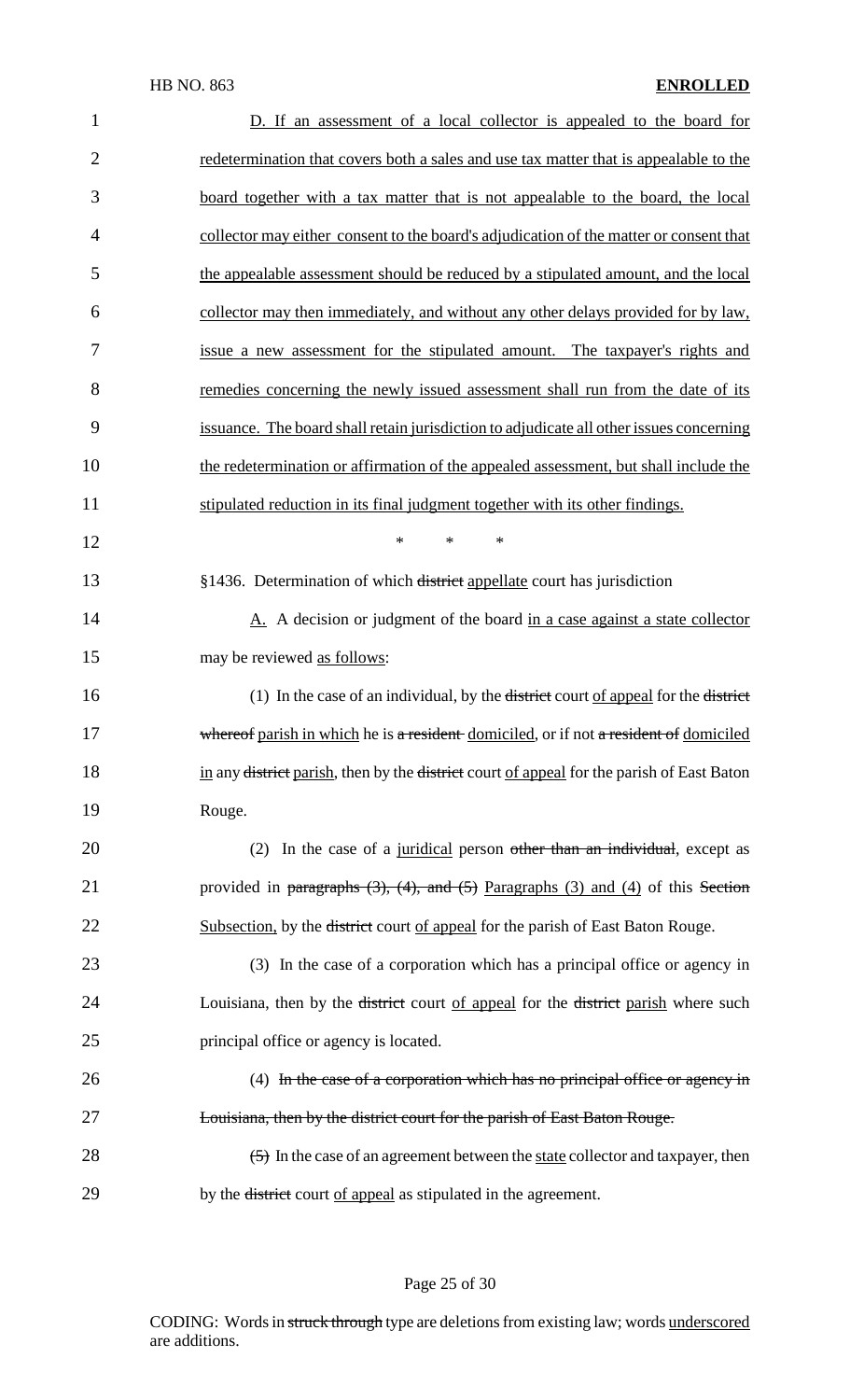| $\mathbf{1}$   | B. A judgment of the board in a case against a local collector may be                     |
|----------------|-------------------------------------------------------------------------------------------|
| $\overline{2}$ | reviewed as follows:                                                                      |
| 3              | (1) In the court of appeal for the parish where the tax being litigated is                |
| $\overline{4}$ | levied, except as provided for in Paragraph (2) of this Subsection.                       |
| 5              | (2) In the case of an agreement between the local collector and taxpayer,                 |
| 6              | then by the court of appeal as stipulated in the agreement.                               |
| 7              | C. A judgment of the board in cases that have been consolidated by a joint                |
| 8              | motion of all parties, including a state collector, may be reviewed as provided for in    |
| 9              | Subsection A of this Section.                                                             |
| 10             | D. A judgment of the board in cases that have been consolidated by a joint                |
| 11             | motion of all parties may be reviewed as provided for in Subsection B of this             |
| 12             | Section, with the parish of venue designated in the joint motion.                         |
| 13             | §1437. Effect of final judgment                                                           |
| 14             | A. When the decision or judgment of the board which has become final                      |
| 15             | contains a finding that the taxpayer is liable for the payment of an amount of tax,       |
| 16             | interest and penalty, such amount shall be paid by the taxpayer upon notice and           |
| 17             | demand from the collector, and shall be collectible by distraint and sale, as provided    |
| 18             | in R.S. 47:1570 through 47:1573 1573, or 337.57 through 337.60, or any other means        |
| 19             | provided for in Chapter 2-D of Subtitle II of this Title for a local collector.           |
| 20             | B. When the decision or judgment of the board which has become final                      |
| 21             | contains a finding that the taxpayer is entitled to receive a refund or credit of an      |
| 22             | overpayment, the collector shall promptly enter the credit or make the refund, as the     |
| 23             | case may be.                                                                              |
| 24             | $\ast$<br>*<br>$\ast$                                                                     |
| 25             | §1451. Waiver of penalties                                                                |
| 26             | Whenever Except as otherwise provided by law, whenever the state collector                |
| 27             | determines to waive or remit the whole or any part of the penalty provided for failure    |
| 28             | to file any return at the time it became due, the collector's determination thereon,      |
| 29             | together with the taxpayer's affidavit stating the cause of his delay in filing, shall be |
| 30             | submitted to the board for review. If the board finds that the penalty may properly       |

# Page 26 of 30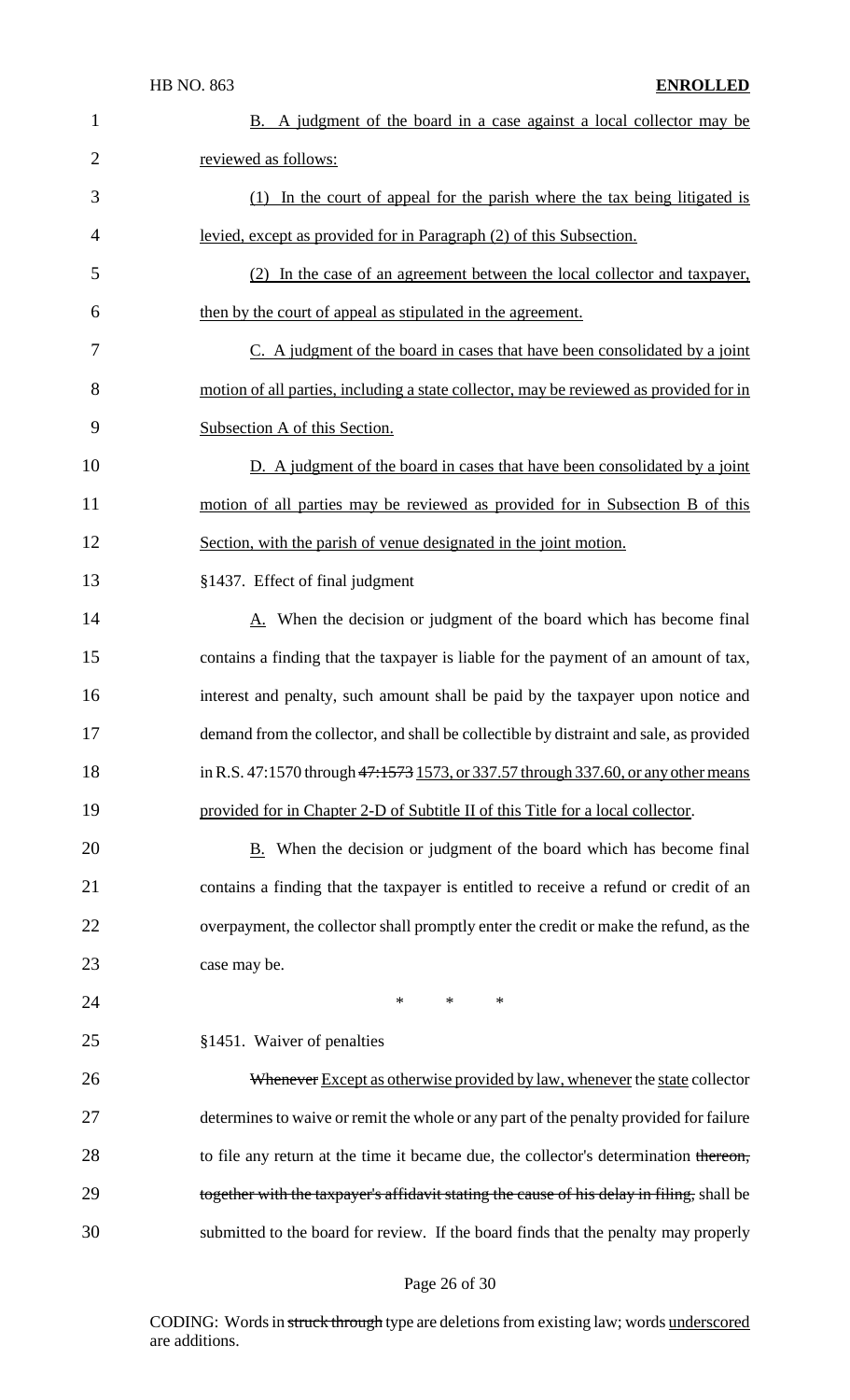| $\mathbf{1}$             | be waived or remitted pursuant to R.S. 47:1566 applicable law, it shall approve the      |
|--------------------------|------------------------------------------------------------------------------------------|
| $\overline{2}$           | action of the collector. Otherwise the board shall reject the proposal to waive or       |
| 3                        | remit, and it shall then be mandatory upon the collector to assess and collect the       |
| $\overline{\mathcal{A}}$ | penalty. Nothing in this Section shall be construed to expand the jurisdiction of the    |
| 5                        | board to reconsider or review a waiver of penalties or any other discretionary           |
| 6                        | functions of a local collector.                                                          |
| 7                        | Section 3. 49:968(B)(9) is hereby amended and reenacted to read as follows:              |
| 8                        | §968. Review of agency rules; fees                                                       |
| 9                        | $\ast$<br>$*$<br>$\ast$                                                                  |
| 10                       | B. Prior to the adoption, amendment, or repeal of any rule or the adoption,              |
| 11                       | increasing, or decreasing of any fee, the agency shall submit a report relative to such  |
| 12                       | proposed rule change or fee adoption, increase, or decrease to the appropriate           |
| 13                       | standing committees of the legislature and the presiding officers of the respective      |
| 14                       | houses as provided in this Section. The report shall be so submitted on the same day     |
| 15                       | the notice of the intended action is submitted to the Louisiana Register for             |
| 16                       | publication in accordance with R.S. $49:953(A)(1)$ . The report shall be submitted to    |
| 17                       | each standing committee electronically if electronic means are available. If no          |
| 18                       | electronic means are available, the report shall be submitted at the committee's office  |
| 19                       | in the state capitol by certified mail with return receipt requested or by messenger     |
| 20                       | who shall provide a receipt for signature. The electronic receipt by the committee,      |
| 21                       | return receipt or the messenger's receipt shall be proof of receipt of the report by the |
| 22                       | committee.                                                                               |
| 23                       | $*$<br>$*$<br>$\ast$                                                                     |
| 24                       | (9) The Department of Civil Service and all of the agencies made a part of               |
| 25                       | it shall submit the report to the House Committee on House and Governmental              |
| 26                       | Affairs and the Senate Committee on Senate and Governmental Affairs; however,            |
| 27                       | the Board of Tax Appeals shall submit the report to the House Committee on Ways          |
| 28                       | and Means and the Senate Committee on Revenue and Fiscal Affairs.                        |
| 29                       | ∗<br>*<br>∗                                                                              |

# Page 27 of 30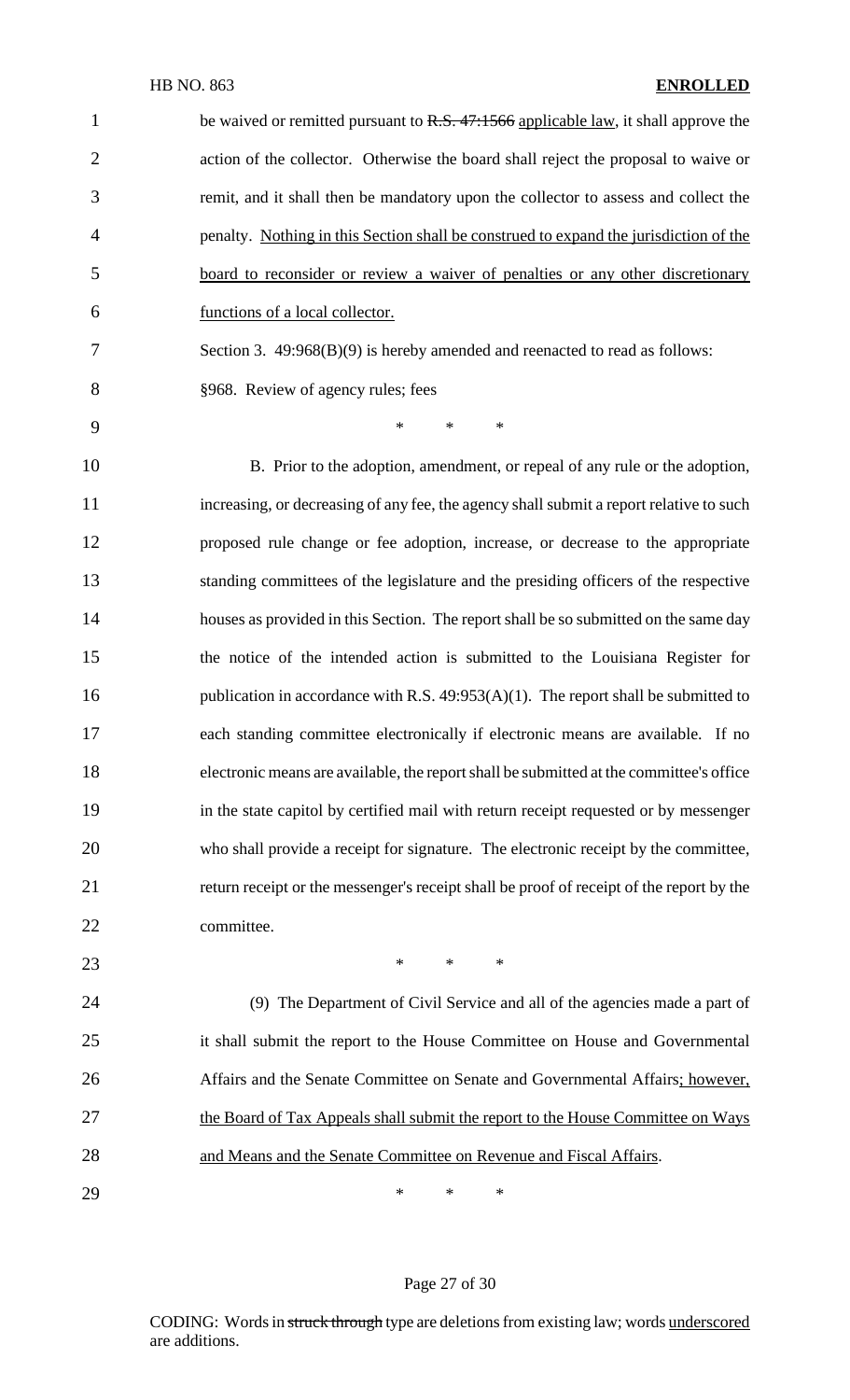Section 4. R.S. 36:4(B)(1)(p) and R.S. 47:337.51.1 and 337.101(A)(2)(c), (B), and (C) are hereby repealed.

 Section 5. The members of the Board of Tax Appeals on the effective date of this Act shall continue to serve in such capacity at the pleasure of the governor until the appointments to fixed terms are made in accordance with the provisions of this Act.

 Notwithstanding any provision of law to the contrary, a member of the board shall be eligible for any assignment or appointment made pursuant to Article V, Section 5 of the Constitution of Louisiana, and ad hoc service pursuant to that Section shall not render a retired judge ineligible for an ad hoc appointment pursuant to R.S. 47:1417(C)(2).

 If any member of the board serving on the effective date of this Act is appointed to a fixed term pursuant to the provisions of this Act, his appointment shall not require additional confirmation by the Senate if he was confirmed or reconfirmed prior to the effective date of this Act. The additional compensation of the hearing judge of the Local Tax Division shall initially be equivalent to the compensation provided by the state for a part-time city court judge.

 Section 6. Within thirty days of the effective date of this Act, anyone with a matter pending before an arbitration panel or who has properly and timely mailed a request for arbitration that is pending, pursuant to R.S. 47:337.51.1 as it existed prior to this Act, may 19 exercise any right granted to appeal to the Board of Tax Appeals for those matters within the 20 jurisdiction of the Board of Tax Appeals pursuant to this Act, or may pay under protest in accordance with R.S. 47:337.63 and 337.64. An appeal may be taken from an arbitration 22 decision rendered prior to the effective date of this Act pursuant to R.S. 47:337.51.1(C) as 23 it existed prior to this Act. The suspension of any collection action by the collector and the suspension of the running of prescription pursuant to R.S. 47:337.51.1(A)(2) as it existed prior to this Act shall terminate on July 31, 2014.

 Section 7. Upon the joint motion of all parties, a district court may transfer to the Board of Tax Appeals for adjudication, any matter pending before it on the effective date of 28 this Act if the matter falls within the jurisdiction of the board following the effective date of this Act. For a period of one year following the effective date of this Act, a district court may transfer to the board any matter improperly filed in the district court which should have

#### Page 28 of 30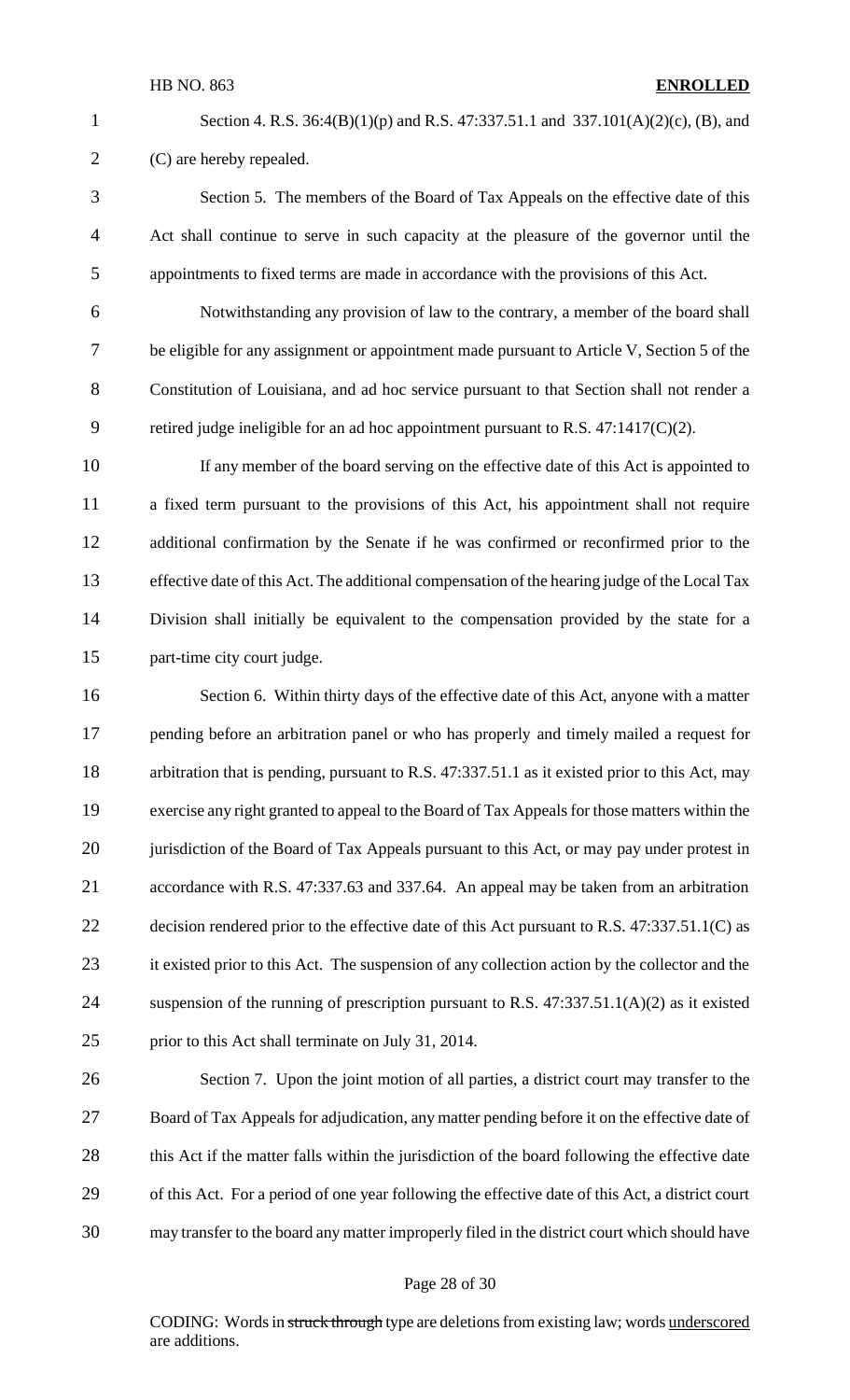been filed with the board, and the matter shall be deemed to have been filed with the board on the date of its filing in the district court.

- Section 8. The one hundred eighty day deadline to appeal a local collector's inaction on a refund claim to the Board of Tax Appeals pursuant to R.S. 47:337.81(A)(2) shall not restrict any appeal filed with the Board of Tax Appeals prior to January 1, 2015.
- Section 9. Any case filed with the Board of Tax Appeals against a local collector prior to January 1, 2015, shall be heard in the board's Local Tax Division pursuant to the 8 provisions of R.S. 47:1403(B)(6)(a) unless the local collector in its initial answer to the taxpayer's petition prays to have the case heard by the entire board.
- 10 Section 10. The nomination or nominations made pursuant to R.S. 47:1402(D) may 11 be transmitted to the governor, and any appointments pursuant to that Section may be made at any time following the effective date of this Act.
- Section 11. Any appeal from a judgment or decision of the board shall be deemed to be governed by the provisions of Chapter 17 of Title 47 of the Louisiana Revised Statutes of 1950, as amended, as in effect on the date that the appeal is filed.
- Section 12. This Actshall become effective upon signature by the governor or, if not 17 signed by the governor, upon expiration of the time for bills to become law without signature by the governor, as provided by Article III, Section 18 of the Constitution of Louisiana. 19 Section 10 of this Act shall become operative immediately upon the effective date of this Act, and Sections 1 through 9 of this Act shall become operative on July 1, 2014, if the Act which originated as House Bill No. 798 of this 2014 Regular Session of the Legislature is enacted.